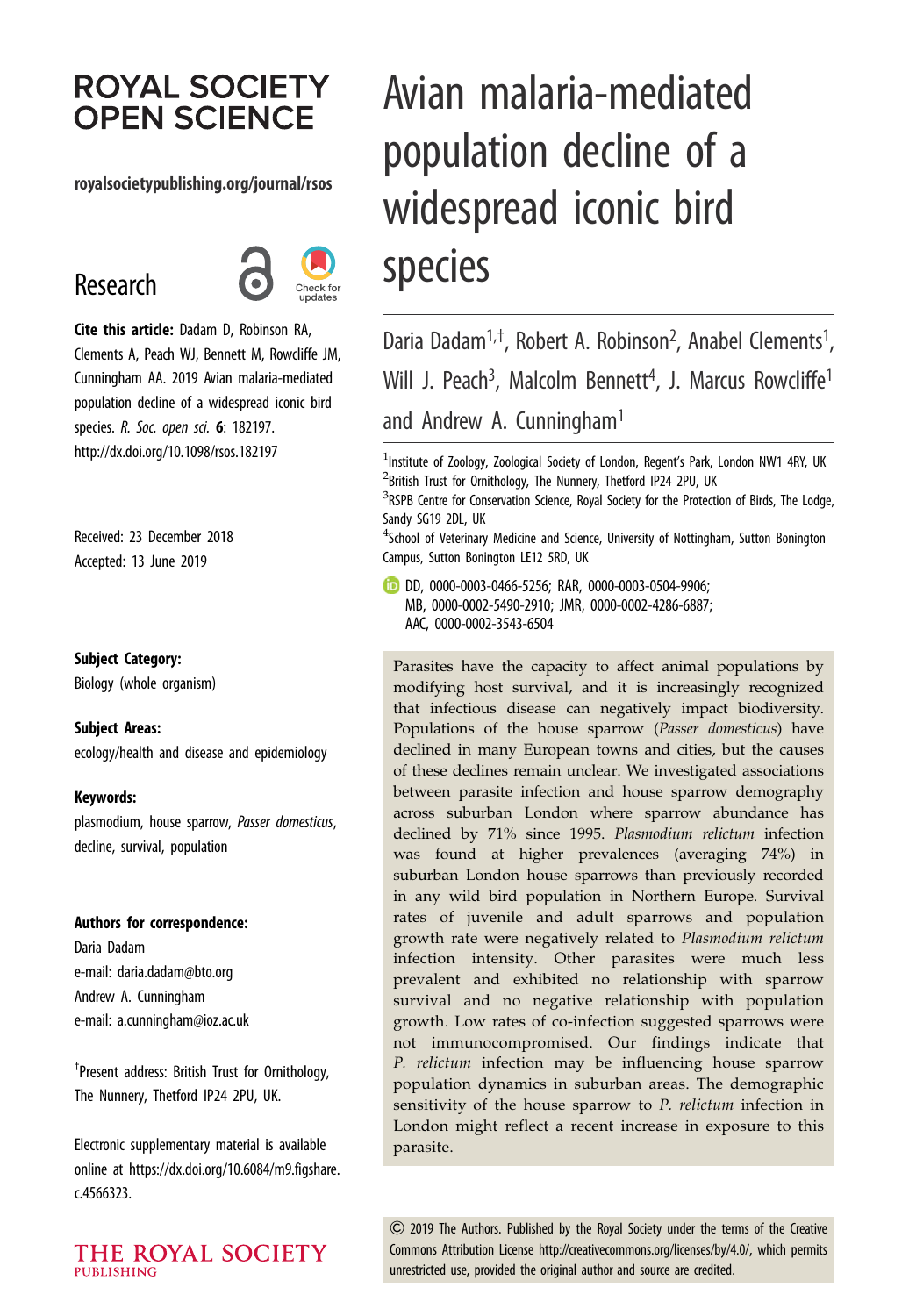2

# 1. Introduction

Parasites have the capacity to affect animal populations by modifying host survival and/or reproductive success [[1](#page-12-0)]. It is increasingly recognized that parasites influence biodiversity [[2](#page-12-0),[3](#page-12-0)], and that infectious disease emergence poses a threat to wildlife conservation via 'spill-over' from domestic animals, but also increased contact between wildlife populations, as a consequence of factors such as habitat loss and fragmentation, range reduction and supplementary feeding [[2](#page-12-0),[4,5\]](#page-12-0). Several parasites have been demonstrated as having demographic impacts on birds. Plasmodium relictum and its mosquito vector in Hawaii caused declines and extinctions among the bird community [[6](#page-12-0)], Mycoplasma gallisepticum caused house finch (Haemorhous mexicanus) declines in eastern USA [[7](#page-12-0)], West Nile Virus caused the declines of several North American bird species [[8](#page-12-0)] and *Trichomonas gallinae* caused a marked decline of the greenfinch (Chloris chloris) population in Great Britain [[9](#page-12-0)].

The house sparrow (Passer domesticus, hereafter sparrow) used to be one of the most abundant species of birds in the UK, but its population has declined markedly, including in urban/suburban areas [\[10](#page-12-0)]. Populations have also declined throughout much of Western Europe [[11\]](#page-12-0), in India [\[12](#page-12-0)] and in North America [[13\]](#page-12-0). Several hypotheses have been proposed and tested to explain the decline of the sparrow in the urban/suburban environment, but none to date has received strong and consistent support. Bell et al. [\[14](#page-12-0)] found a negative correlation between counts of sparrows in gardens and Eurasian sparrowhawk (Accipiter nisus) activity. By contrast, Peach et al. [[15\]](#page-12-0) found a positive relationship between adult sparrow abundance and Eurasian sparrowhawk activity but no relationship between temporal trends in sparrow abundance and hawk activity. Studies on the impact of predation by domestic cats (Felis catus) have reached no definitive conclusions. Sub-lethal effects of cat predation on passerines, including the sparrow, have been suggested, and a modelling approach has pointed to a possible effect on reproductive success [[16\]](#page-12-0). However, breeding success is not a factor in the sparrow decline in the UK [[17,18](#page-12-0)], whereas decreased overwinter survival [[19\]](#page-12-0), particularly of juveniles [\[20](#page-12-0)], has been identified as driving this population decline. A study in Leicester (UK) found a lower fledging rate when the diet of nestlings contained a high percentage of vegetable matter compared to invertebrates [[17\]](#page-12-0). These results informed a large-scale supplementary feeding experiment in London, which showed that, while mealworm supplementation increased fledging success, it did not enhance recruitment of more juveniles into the breeding population [[18\]](#page-12-0). Rather, as before, overwinter survival was identified as the likely demographic constraint on population growth [[18\]](#page-12-0). Low overwinter survival was found to be unrelated to food availability by a year-round seed supplementation experiment in London [[15\]](#page-12-0). The onset of the UK sparrow decline coincided with an increase in small particulate pollution from diesel engines, especially in cities, thus this has also been hypothesized as a causal factor [[21\]](#page-12-0), possibly by causing immunosuppression [\[22](#page-12-0)]. Thus, although several hypotheses have been proposed to explain sparrow population declines in the urban/suburban environment, no conclusive cause has yet been identified. As far as we are aware, parasitism has not been previously investigated as a potential cause of the declines; indeed, parasites are generally understudied as a potential cause of avian population declines [\[23](#page-12-0)].

Here, we investigate possible associations between parasitism and sparrow demography by relating parasite prevalence and intensity of infection to host survival and local population change using sparrows in London, UK, where sparrow abundance has declined by 71% since 1995 [[24\]](#page-12-0).

# 2. Material and methods

## 2.1. Study sites

The study was conducted between November 2006 and September 2009 at 11 sites across London [\(figure 1](#page-2-0)) as part of a wider investigation into house sparrow population declines [\[18](#page-12-0),[19\]](#page-12-0). Each study site was centred on an aggregation of territorial pairs (a colony) where most of the subsequent trapping and re-sightings took place (below). All sites were in residential suburban areas and at least 4 km apart in order to ensure demographic separation; natal and breeding dispersal average less than 0.3 km in sparrows and rarely exceed 2 km [\[25](#page-12-0)–27].

## 2.2. Measuring temporal changes in sparrow abundance

Annual surveys of male sparrows exhibiting territorial behaviour (chirping) were used to measure changes in local breeding populations between 2005 and 2009. Surveys involved fixed transects which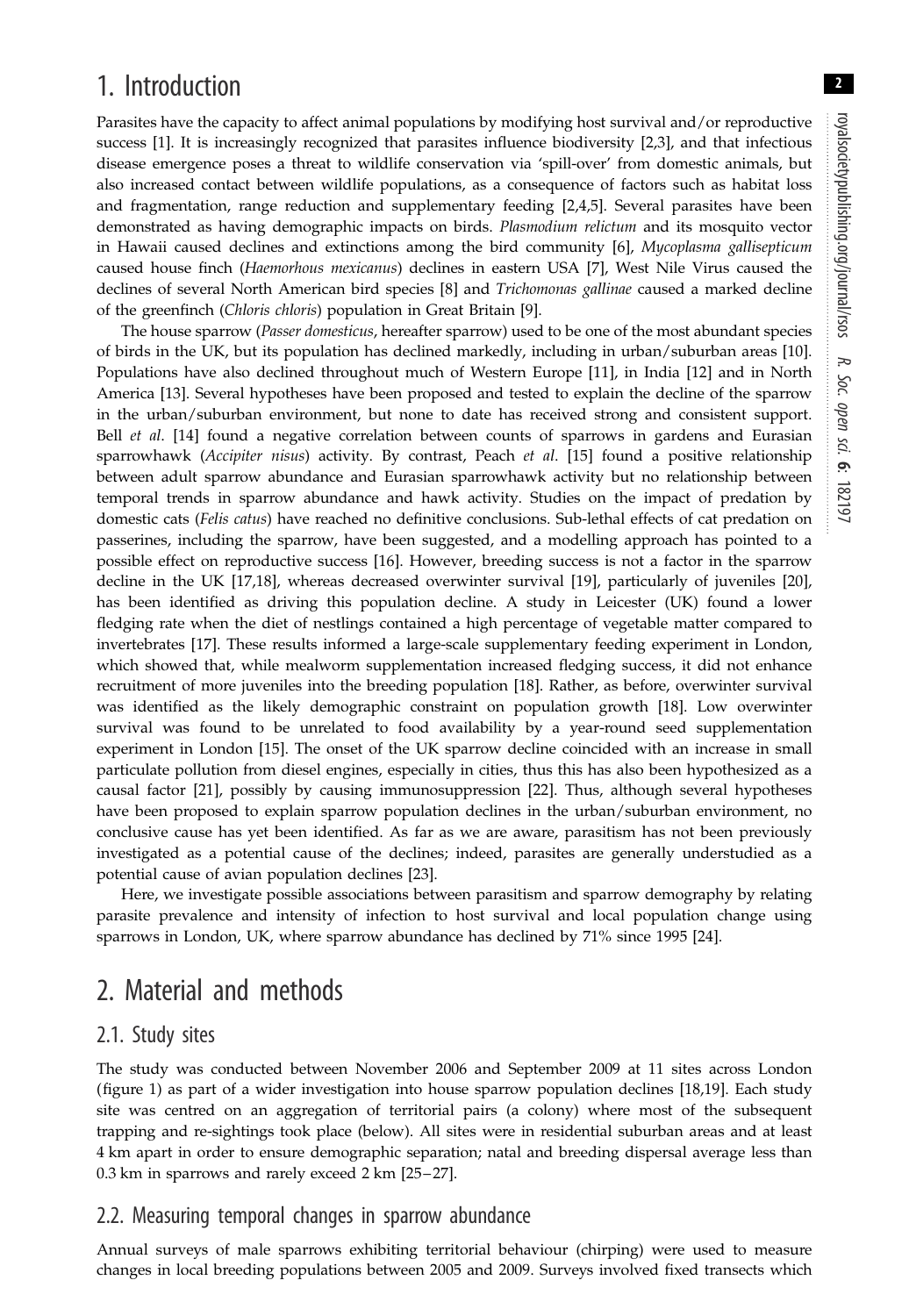<span id="page-2-0"></span>

**Figure 1.** Map of house sparrow (Passer domesticus) study sites in London, indicating whether or not counts of territorial male house sparrows showed a declining population trend over the period 2005– 2009 (Background map: [[18](#page-12-0)]).

were walked twice each year by trained observers on dry, still mornings between mid-March and mid-May (with one month intervals between surveys), to count all male sparrows, distinguishing chirping (i.e. displaying breeding activity) from non-chirping individuals [\[18](#page-12-0)]. Each survey covered a central core area centred on a colony (mean core area  $= 1.7$  ha, range  $1-2.6$  ha) plus a surrounding buffer area which extended  $200 \text{ m}$  beyond the core area (mean core plus buffer  $= 24.5 \text{ ha}$ , range 19.1–36.5 ha) [[18\]](#page-12-0).

The highest of the two counts of chirping males obtained in each year within the core plus buffer area was taken as a measure of local breeding population size at each site [\[18](#page-12-0)] (electronic supplementary material, table S1). For each study site, we modelled (logarithm) annual male count as a function of year using a generalized linear model (GLM) and assuming a Poisson error distribution. The linear year effect provided an estimate of the average annual rate of change in abundance of territorial male sparrows (or local population growth rate) at each site over the 5 years study period.

## 2.3. Bird capturing and resighting

Sparrows were caught in mist-nets at each of the 11 study sites and sampled for parasites year-round for 3 years (from November 2006 until September 2009). Most sparrows were caught close to seed feeders located in core survey areas. Sites were selected to have similar suburban infrastructure and other habitat characteristics and to be suitable for the regular monitoring, catching and sampling of birds. Sites were visited at least once every three months (once per season) if a minimum of 10 individual sparrows had been sampled, or more often to achieve this minimum sample size within each season. In practice, multiple visits per site per season were carried out at most sites. Sparrows were marked with a uniquely numbered metal ring and three colours of plastic ring (two rings on each leg in a unique combination), aged (adults or juveniles) and sexed when possible [\[28](#page-12-0)]. On capture, each individual sparrow was placed in a clean cloth bag, which was used only once during each capture session and was washed at  $90^{\circ}$ C with detergent between sessions to kill and remove any parasites therein.

At five study sites (B, F, H, I and K, figure 1) a systematic mark-resighting programme took place from September 2007, following a pilot study in the winter 2006/2007 involving one site (H), in order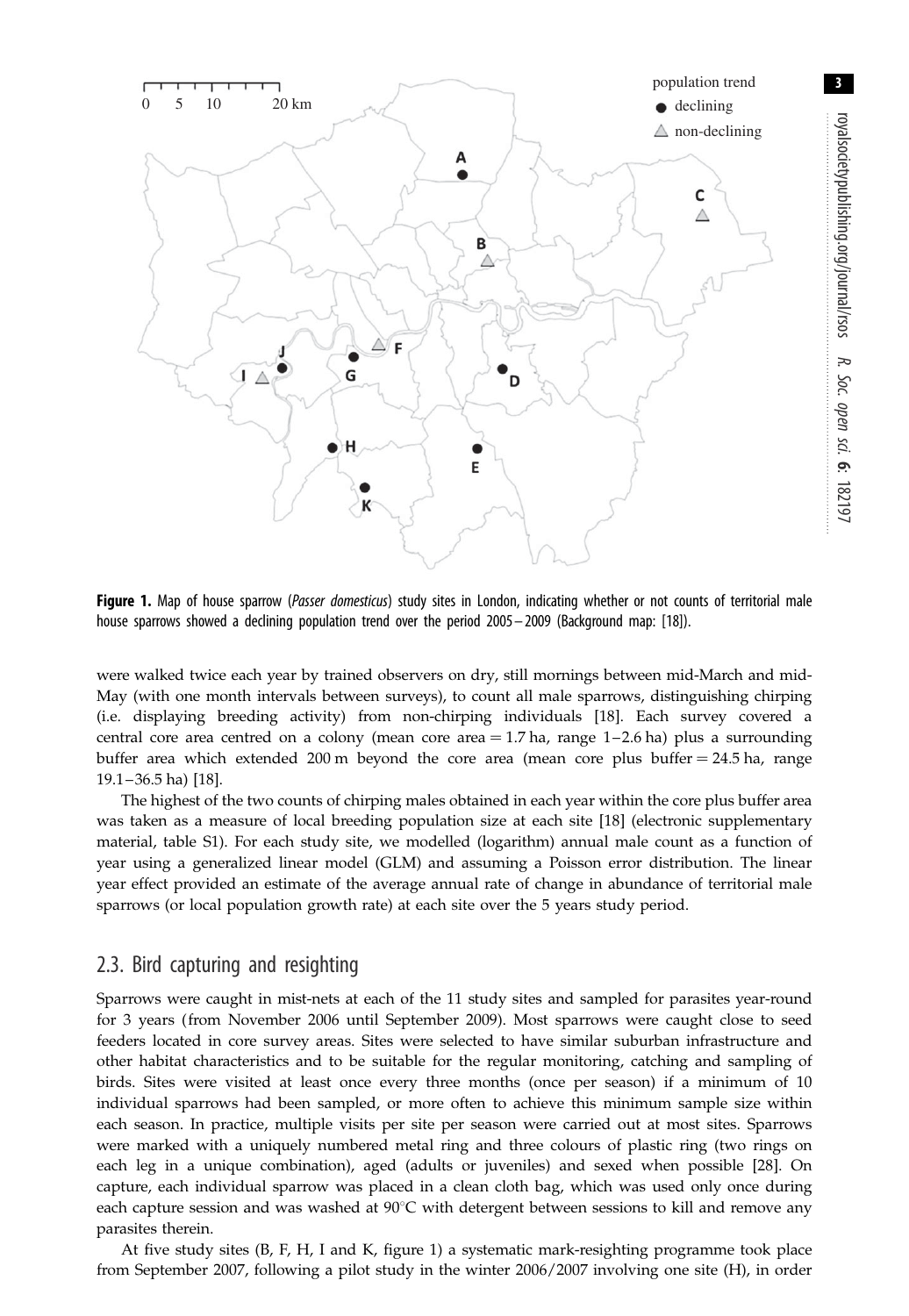to measure overwinter survival [\[15](#page-12-0)]. Sparrows were individually colour-ringed (one metal ring plus three plastic colour-rings, two on each leg) and then resighted at four-week intervals between September and March (six to seven surveys per site during winters 2006/2007 (pilot), 2007/2008 and 2008/2009) by trained fieldworkers walking a fixed transect route covering all accessible parts of each study area [\[15](#page-12-0)].

#### 2.4. Gastro-enteric parasites

Faeces were collected directly from captured birds by swabbing the cloaca using a sterile swab with charcoal medium (Transwab for aerobes and anaerobes, Medical Wire Equipment Co. Ltd, Corsham, UK), or from the bird bag as a faecal sac using 1.5 ml microcentrifuge tubes (Microcentrifuge with screw caps, Neptune, VWR, Pennsylvania). If the dropping was too small for collection, it was sampled using a sterile swab. Faecal samples and swabs were stored refrigerated at  $4^{\circ}C$  and processed within 24 h. Due to the small amounts of faeces collected from each bird, we used the faecal droplet technique to identify the relative abundance of coccidian (scored from 0 to 5) [[29\]](#page-12-0) and helminth parasites in each faecal sample (but not swab, which was used only for bacteriology) [\[30,31](#page-12-0)], counting all observable helminth parasites and ova.

Each faecal sample and swab were cultured for bacteria using all of the following: xylose-lysine deoxycholate (XLD) agar (QCM Laboratories, London, UK) and Colombia blood agar supplemented with 5% sheep blood (QCM Laboratories or E&O Laboratories, Burnhouse, Scotland) under aerobic conditions for 48 h at  $37^{\circ}$ C; Campylobacter blood-free selective medium (QCM laboratories; modified CCDA-Preston) under microaerophilic conditions at 37°C; selenite Salmonella-enrichment broth (QCM Laboratories or E&O Laboratories) under aerobic conditions for 24 h at  $37^{\circ}$ C followed by subculture on XLD agar, also under aerobic conditions. Bacterial isolates were identified using colony morphology, Gram's staining and biochemical properties using analytical profile index (API) 20 Enterobacteriaceae biochemical test strips (API-BioMerieux, Marcy l'Etoile, France). Suspected isolates of Salmonella spp. were submitted to the Laboratory of Enteric Pathogens, Public Health England for confirmatory testing.

#### 2.5. Haemoparasites

Each captured sparrow was blood-sampled from the brachial vein after cleaning the overlying skin using a mono-use pre-injection swab (Sterets Pre-injection swab, Medlock Medical, Oldham, UK). The vein was pricked with a mono-use needle (Becton Dickinson Microlance, BD, New Jersey) and the initial drop of blood was collected onto a microscope coverslip (VWR Int.) and used to make a blood smear on a prewashed, pre-polished glass slide (Menzel-Glaser, Brunswick, Germany). Blood smears were air-dried and transported to the laboratory where they were fixed using 100% methanol on the day they were made and were subsequently stained with May–Grünwald–Giemsa within a week of sampling. Stained smears were examined microscopically for haemoparasites by screening 100 fields of view at  $1000\times$  magnification at the centre of smear to avoid biases in counts, as there may be differential distribution of haemoparasites between the edges and the centre of blood smears [\[32](#page-12-0)]. Parasite numbers (i.e. intensity of infection) were expressed as the number of each parasite species per 10 000 erythrocytes for Plasmodium spp. and per 100 leucocytes for Atoxoplasma spp.

Additional blood was collected using a heparinized capillary tube (Spirocap 100 mm, Bilbate Ltd, Hastings, England) which was sealed with Cristaseal (Hawksley, Lancing, UK). Following sampling, a cotton ball was applied firmly to the site of venepuncture until haemostasis was achieved. All parasites seen on microscopic examination of the blood smears were identified according to [\[32](#page-12-0),[33\]](#page-12-0), and despite recent taxonomic developments placing Atoxoplasma and Isospora as synonyms [\[34](#page-12-0)], we identified with the term 'Atoxoplasma' the extraintestinal asexual phase of some Isospora spp. that are found in monocytes and lymphocytes in the blood [\[32](#page-12-0)]. Isospora spp., therefore, identified the intestinal phase of the parasite, while Atoxoplasma spp. identified the phase found in the blood.

DNA was extracted using the standard protocol in the Qiagen DNAEasy blood and tissue extraction kit [\[35](#page-12-0)] from pelleted blood cells from 29 sparrows, with each study site being represented by samples from two or three birds that had tested positive for *Plasmodium* spp. on examination of blood smears. These samples were then examined for haemoparasites using a nested polymerase chain reaction (PCR) which amplifies a 478 bp fragment of mitochondrial cytochrome  $b$  gene shared by Plasmodium spp. and Haemoproteus spp. [[36\]](#page-12-0). Positive and negative controls were included in each PCR run. PCR products  $(6-8 \mu l)$  were run on 2% agarose gels stained with ethidium bromide and visualized under UV light. A sample that showed a band of the expected size (450–600 bp) was considered positive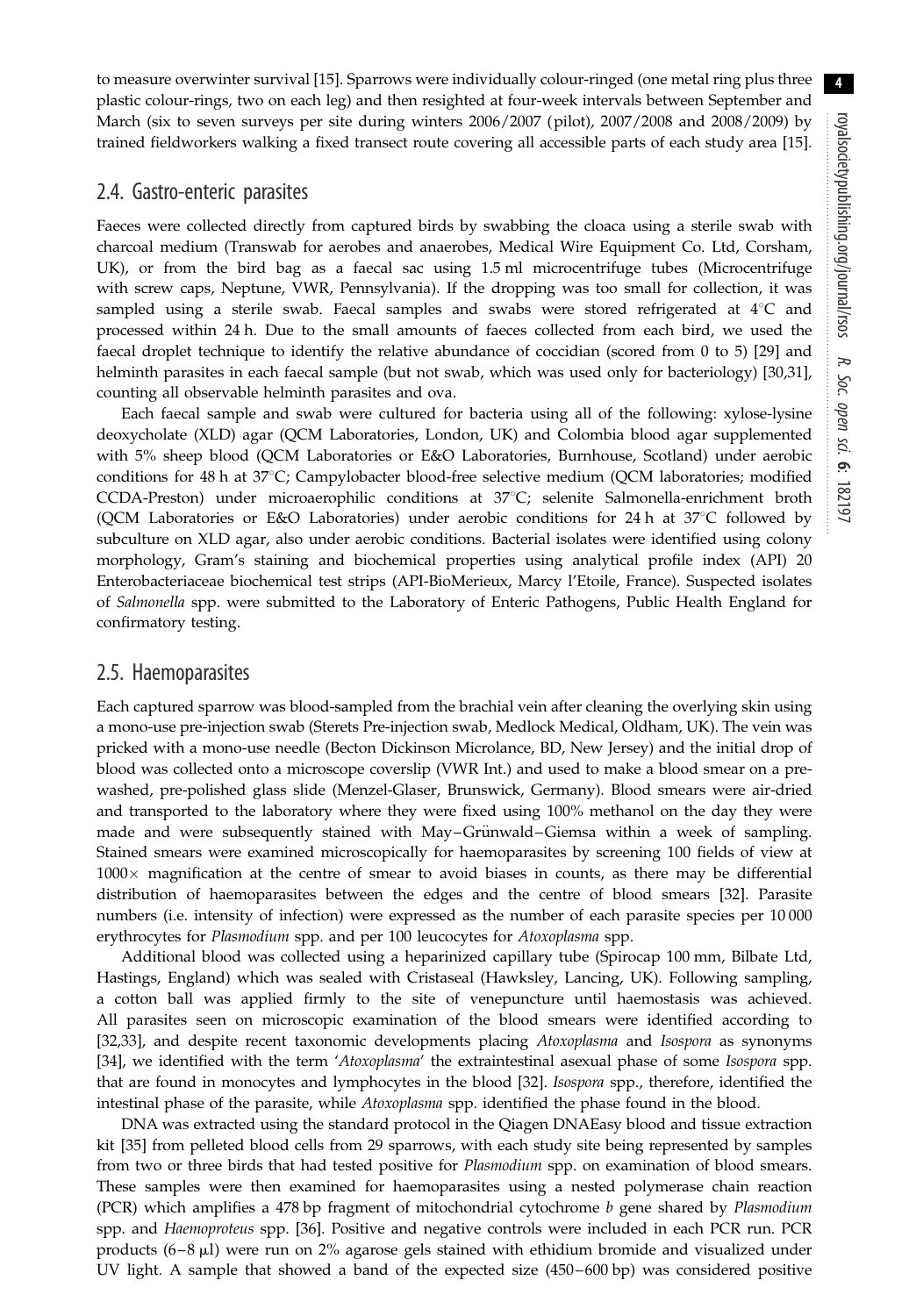[\[36](#page-12-0)]. Amplicons from the 29 individuals were submitted for sequencing commercially (Beckman Coulter Genomics, Essex, UK). Sequences were edited and aligned using Mega 5.1. [[37\]](#page-12-0) and compared to their closest match in GenBank using NCBI nucleotide BLAST search. Also, sequence data were compared to those of other haemoparasites in the MalAvi database [[38\]](#page-12-0).

## 2.6. Relationships between parasite infection and local sparrow population growth

Plasmodium relictum, Atoxoplasma spp. and Isospora spp. (hereafter Plasmodium, Atoxoplasma and Isospora, respectively) were the only parasites found for which prevalences were high enough to explore potential relationships between the degree of parasitism and host demography. GLMs were used to test for relationships between local sparrow population growth rates and parasite prevalence (proportion of infected individuals at each site) and intensity (mean number of each parasite in infected individuals). Abundance of sparrows at each site in each year was modelled as a function of year (continuous variable), site (11-level factor) and the interaction between year and either mean infection prevalence or intensity. Observations relating to each individual colony were weighted within the GLM by the number of birds tested (for prevalence) or the number of positive individuals detected (for intensity) [\[39](#page-13-0)]. All models incorporated a quasi-Poisson error structure which corrects for overdispersion by multiplying the estimator by a variance term (or scale factor [\[39](#page-13-0)]). Separate analyses were conducted first based on infection rates of all birds, and then of adults and juveniles separately. For the latter, site was a nine-level factor because no juveniles were sampled at two sites; this prevented us using an information-theoretic approach for model selection. Too few individuals were sexed to allow sex-specific analyses.

## 2.7. Effect of parasite infection intensity on individual host survival

We used Cormack – Jolly –Seber mark – recapture models (in package RMark [\[40](#page-13-0)]) to test whether the monthly overwinter survival of individual sparrows was related to the intensity of Plasmodium or Atoxoplasma infection at capture (specified as an individual-level covariate) [[41\]](#page-13-0) using birds of known infection status and intensity. The number of infected individuals was too small to test for survival in relation to Isospora. The starting cohort was those colour-ringed individuals either captured or resighted during September. Only those individuals with at least one capture or sighting during the winter period (October to February), after any post-breeding dispersal had occurred, were included in the analyses ( $n = 118$  for Plasmodium and  $n = 117$  for Atoxoplasma). The analysis proceeded in two stages: first we used an information-theoretic approach to assess whether survival and resighting probability were affected by the factors: bird age, site and year. We then tested for the effects of parasite infection status on individual survival in models that allowed for any important age, site or year effects. By adopting this two-stage approach, we maximized our statistical power to detect effects of parasite status on survival. The three most parsimonious models (together accounting for more than half of the AIC weight) included a constant resighting rate with additive age, year and site effects on survival (electronic supplementary material, table S2). Subsequent tests for effects of parasite status on survival therefore included additive age, year and site effects on survival, and a constant resighting rate. We could not test for any effect of sex on survival or resighting probability as we could not reliably distinguish between juvenile males and females.

## 2.8. Impact of  $NO<sub>2</sub>$  pollution on house sparrow population growth, parasite prevalence and infection intensity

Evidence is accumulating that air pollutants derived from the combustion of fossil fuels can have deliterous impacts on birds, including respiratory distress, elevated stress, immunosuppression and impaired reproductive success [[42\]](#page-13-0), and a recent study in London showed that spatial variation in sparrow abundance is negatively correlated with nitrogen dioxide levels [[15](#page-12-0)]. We therefore used GLMs to test for relationships between local  $NO<sub>2</sub>$  concentrations and (i) sparrow population growth rates and (ii) parasite prevalence and intensity measures of Plasmodium, Atoxoplasma and Isospora. Ground level  $NO<sub>2</sub>$  concentrations were derived from a kernel-based pollution dispersion model (King College's Air Pollution Toolkit) which combines point measures, traffic flows and emissions with hourly meteorological data to predict air pollution levels at a 20 m-grid resolution across London [\[43](#page-13-0)]. Predicted  $NO<sub>2</sub>$  levels from 2004 were averaged across the whole year, and then matched spatially to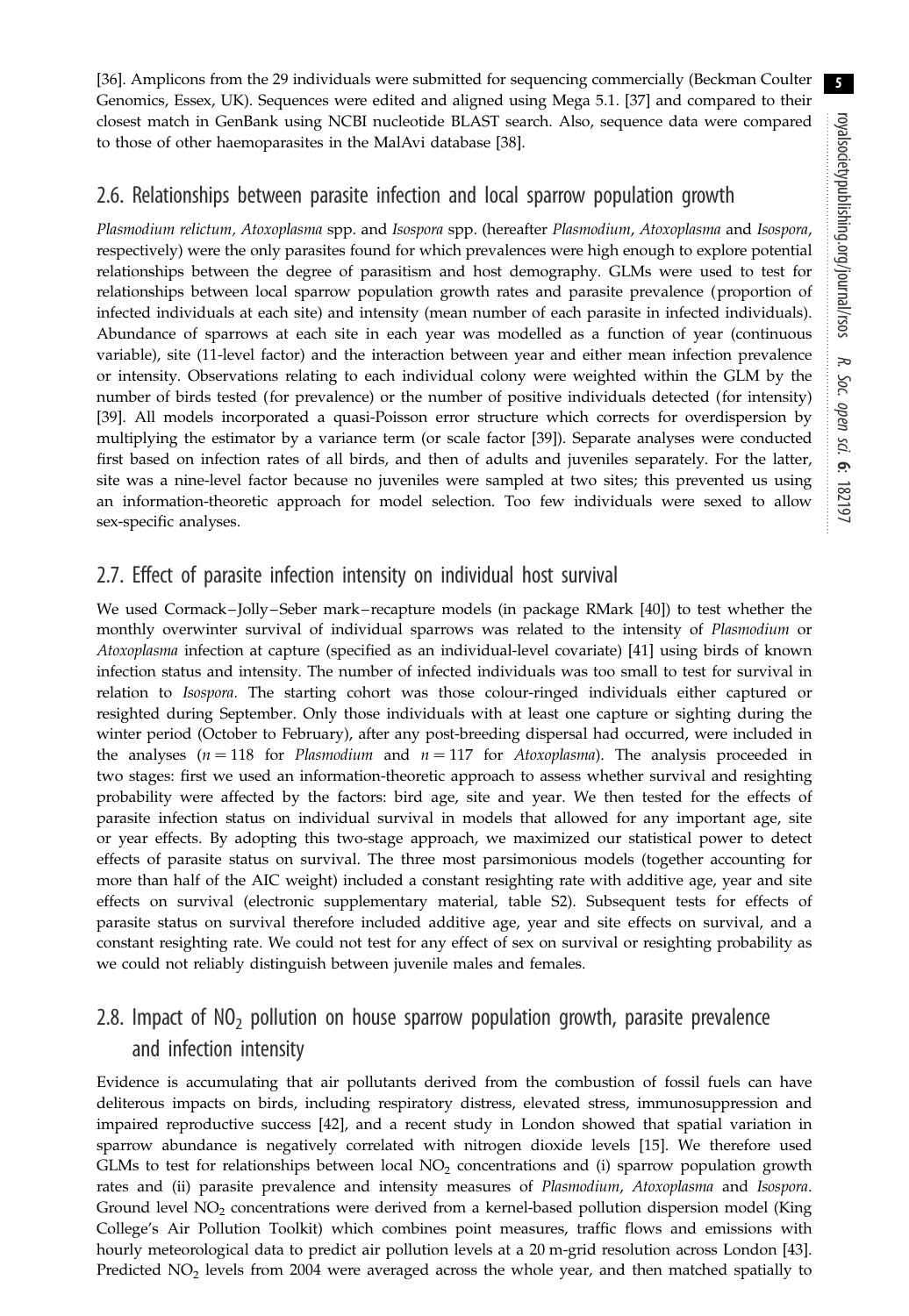Table 1. Prevalence of haemoparasites (based on microscopical examination of blood smears) and of gastro-enteric parasites (based on microscopical examination of faecal samples) in house sparrows according to age class.

| parasite             | adult prevalence % (number<br>of positive sparrows/number<br>examined) | juvenile prevalence %<br>(number of positive<br>sparrows/number examined) | total prevalence % (number<br>of positive sparrows/number<br>examined) |
|----------------------|------------------------------------------------------------------------|---------------------------------------------------------------------------|------------------------------------------------------------------------|
| Plasmodium relictum  | 68% (126/185)                                                          | 80% (156/195)                                                             | 74% (282/380)                                                          |
| Atoxoplasma sp.      | 28% (51/182)                                                           | 32% (62/194)                                                              | 30% (113/376)                                                          |
| Leucocytozoon spp.   | $<$ 1% (1/185)                                                         | $0\%$ (0/193)                                                             | $<$ 1% (1/378)                                                         |
| microfilaria         | $0\%$ (0/183)                                                          | $<$ 1% (1/195)                                                            | $<$ 1% (1/378)                                                         |
| <i>Isospora</i> spp. | 27% (28/103)                                                           | 35% (48/139)                                                              | 31% (76/242)                                                           |
| Cestode eggs         | 8% (8/103)                                                             | $<$ 1% (1/139)                                                            | 4% (9/242)                                                             |

the study colonies. A similar GLM model to that described in  $\S 2.6$  was used to test whether local  $NO<sub>2</sub>$ levels were related to population growth rate, with  $NO<sub>2</sub>$  replacing the parasite infection term. The GLM incorporated a quasi-Poisson error structure to correct for overdispersion (see above for more details). Binomial and Gamma error structures were incorporated into GLMs testing for relationships between NO<sub>2</sub> levels and parasite prevalence and intensity, respectively. Analyses were weighted by the number of birds tested (for prevalence) or the number of positive individuals detected (for intensity; see above). All data analyses were undertaken using R v. 3.2.1 [\[44](#page-13-0)].

# 3. Results

#### 3.1. Gastro-enteric parasites

Of bacteriological examinations performed on faecal samples from 271 sparrows, one was positive for Salmonella Typhimurium DT56; no other pathogenic bacteria were isolated. The most prevalent eukaryotic gastro-intestinal parasites were coccidia, with 31% of 242 sparrows testing positive for coccidian oocysts, all morphologically characteristic of the genus Isospora (table 1). Mean intensity of infection varied between mean scores of 0–3.4 across sites ([table 2\)](#page-6-0). Fewer than 4% of samples tested positive for cestode eggs (table 1).

## 3.2. Haemoparasites

All 29 sequences obtained from PCR-positive samples had 100% identity with one of two strains of P. relictum: SGS1 (GenBank ref. JX196867,  $n = 24$ ) and GRW11 (GenBank ref. JQ778277,  $n = 5$ ). No other haemosporidians were detected (table 1).

The overall prevalence of Plasmodium infection, based on microscopic examination of blood smears, averaged 74% ( $n = 380$ , table 1), and varied between 50 and 100% across sites [\(table 2](#page-6-0)). Mean intensity of infection varied from 5.5 to 27.9 parasites per 10 000 erythrocytes. Overall, Atoxoplasma prevalence was 30% and varied from 0 to 50% across sites [\(table 2\)](#page-6-0). Mean intensity of Atoxoplasma infection ranged from 1 to 4.4 parasites per 100 leucocytes ([table 2](#page-6-0)).

Samples of blood and faeces were available from the same individual for 192 birds. Isospora and Atoxoplasma co-infection occurred in only one bird while 115 (60%) birds showed no infection with either parasite. Thirteen individuals (7%) were positive for Isospora but not Atoxoplasma. Sixty-two birds (32%) were positive for Atoxoplasma but not Isospora. Co-infection with Isospora and Plasmodium occurred in 10 (5%) birds. Eighty-four of 374 individuals (22%) were positive for both Plasmodium and Atoxoplasma. No bird was positive for all three of these parasites (electronic supplementary material, table S3).

## 3.3. Relationship between parasites and house sparrow population growth

Population growth was negative at seven of the study sites and positive at four [\(figure 1](#page-2-0)). The relationship between parasites and population growth varied with parasite species, infection prevalence and infection intensity [\(figure 2](#page-7-0) and [table 3](#page-7-0)). Population growth was unrelated to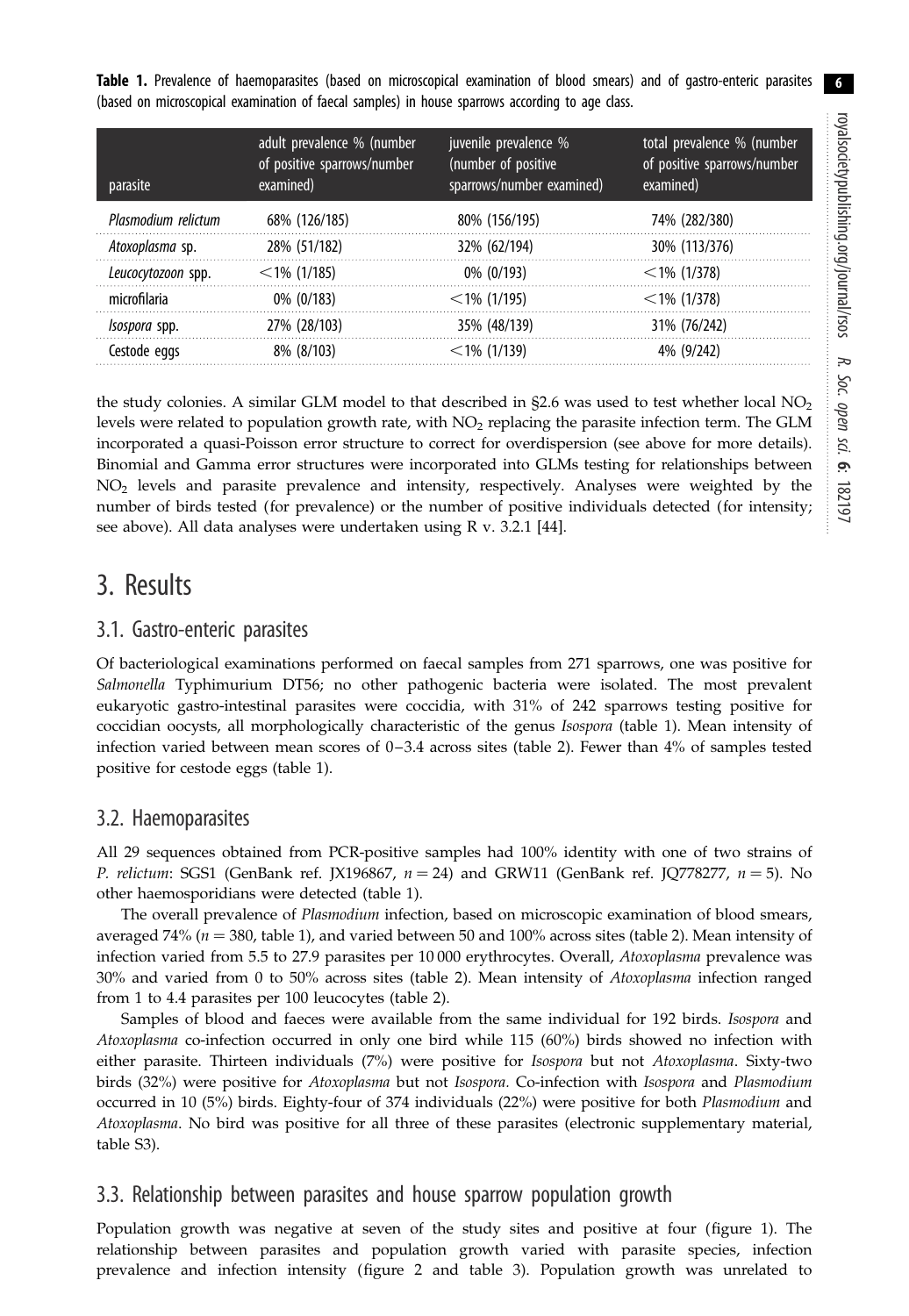<span id="page-6-0"></span>Table 2. Prevalence (number infected/number sampled) and mean intensity (calculated as number of parasites detected per individual sample) of Plasmodium relictum, Atoxoplosma sp. and Isospora sp. Parasite intensity of P. relictum and Atoxoplosma sp. is expressed as the number of parasites per 10 000 erythrocytes, while intensity of Isospora sp. infection is a mean scoring system (standard deviation in brackets; see Table 2. Prevalence (number sampled) and mean intensity (calculated as number of parasites detected per individual sample) of Plasmodium relictum, Atoxoplasma sp. and Isospora sp. Parasite intensity of P. relictum and Atoxoplasma sp. is expressed as the number of parasites per 10 000 erythrocytes, while intensity of Isospora sp. infection is a mean scoring system (standard deviation in brackets; see Material and methods for details). Site trend shows the average annual growth rate ( $\lambda$ ) (expressed on a natural logarithm scale). Material and methods for details). Site trend shows the average annual growth rate (l) (expressed on a natural logarithm scale).

|                                      |           |                    | tium relictum<br>asmoa        |                        | Atoxoplasma sp.           |                                       | sospora sp.                                                          |                                                                     |
|--------------------------------------|-----------|--------------------|-------------------------------|------------------------|---------------------------|---------------------------------------|----------------------------------------------------------------------|---------------------------------------------------------------------|
| site name                            | site code | site trend         | prevalence (%)                | intensity              | prevalence (%)            | intensity                             | revalence (%)                                                        | intensity                                                           |
| Enfield                              |           | $-0.116$           |                               | 5.85 $(\pm 1.2)$       | 20.0 (3/15)               | $1.0 \pm 0$                           | 0(0/6)                                                               | n.a.                                                                |
| Walthamstow                          |           | $\frac{17}{0.063}$ | 85.7 (12/14)<br>78.6 (22/28)  | $10.0~(\pm 7.6)$       | 39.3 (11/28)              | $2.1 (\pm 0.38)$                      | 11.7 (2/17)                                                          | $2.0~(\pm 0.29)$                                                    |
|                                      |           |                    |                               | $9.12 \; (\pm 4.2)$    | 37.5 (3/8)                | $1.7 (\pm 0.28)$                      |                                                                      | n.a.                                                                |
| Romford<br>Camberwell<br>Chessington |           |                    | 62.5 (5/8)<br>50 (3/6)        | $2.33 \ (\pm 10.3)$    | 50.0 (3/6)<br>16.1 (5/31) |                                       | $\begin{pmatrix} 0 & 0 & 4 \\ 0 & 0 & 7 \\ 0 & 0 & 15 \end{pmatrix}$ | n.a.                                                                |
|                                      |           | $-0.073$           |                               | $5.48 (\pm 3.3)$       |                           | $1.0 \; (\pm 0)$<br>1.4 ( $\pm 0.2$ ) |                                                                      | n.a.                                                                |
|                                      |           | $0.162 - 0.067$    | 58.1 (18/31)<br>80.3 (45/56)  | $6.78 \; (\pm \; 2.2)$ | 37.5 (21/56)              | $2.2~(\pm 0.27)$                      | $\begin{array}{c} 0 & (0/33) \\ 0 & (0/15) \end{array}$              | n.a.                                                                |
| Fulham<br>Putney                     |           |                    | 50 (14/28)                    | $19.46 (\pm 27.9)$     | 39.3 (11/28)              | $2.6 (\pm 0.83)$                      |                                                                      | n.a.                                                                |
|                                      |           | $-0.224$           |                               | $27.89 (\pm 4)$        | 11.3 (11/97)              | $1.8~(\pm 0.2)$                       | 17.6 (12/68)                                                         |                                                                     |
| New Malden<br>Uxbridge               |           | 0.125              | 83.1 (84/101)<br>72.3 (47/65) | 7.27 $(\pm 2.1)$       | 46.2 (30/65)              | $2.8 (\pm 0.34)$                      | 6.67 (3/45)                                                          | $\begin{array}{c} 3.2 \ (\pm 0.16) \\ 3.3 \ (\pm 0.35) \end{array}$ |
| Leyton                               |           | $-0.177$           | 100(2/2)                      | $16.0 (\pm 5)$         | 0(0/1)                    | n.a.                                  | (0000                                                                | n.a.                                                                |
| iutton                               |           | $-0.043$           | 73.1 (30/41                   | 7.36 ( $\pm$ 2.05)     | 36.6 (15/41               | $4.4 (\pm 0.77)$                      | 29.0 (9/31)                                                          | 3.4 ( $\pm$ 0.2)                                                    |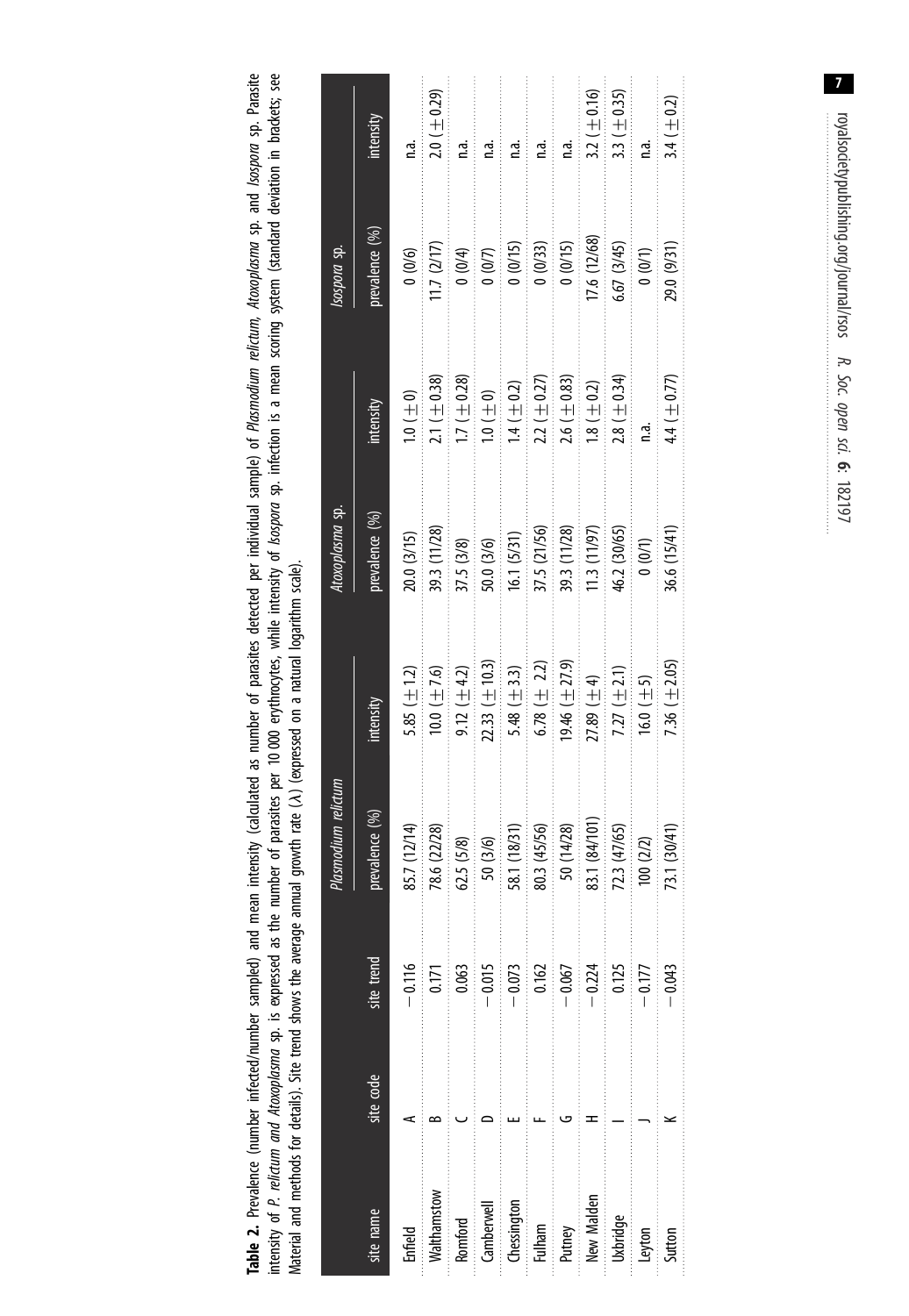<span id="page-7-0"></span>

Figure 2. Prevalence (a) and mean intensity (b) of Plasmodium relictum (solid circles), Atoxoplasma sp. (open circles) and Isospora sp. (crosses) in house sparrow (Passer domesticus) adult and juvenile age classes combined in relation to observed 5-year population growth rate. Each point with the same symbol represents a distinct house sparrow population. Trend lines for Atoxoplasma (thin line) also shown. In (b), top x-axis refers to Atoxoplasma and Isospora. Trend lines for Plasmodium relictum (thick line) and Atoxoplasma (thin line) also presented.

Table 3. Summary of associations between prevalence and intensity of Plasmodium, Atoxoplasma and Isospora, year and population size across 11 sites. Estimates  $\pm$  standard error (s.e.) of the interaction between year and parasite intensity or prevalence are reported, alongside the F-test and its significance. Prevalence of parasite infection is calculated as number infected/number sampled, while intensity of infection is calculated as number of parasites detected per individual. Significant results at 95% level in italics.

| plasmodium<br>prevalence<br>both<br>$-0.489 + 0.362$<br>1.836<br>0.183<br>plasmodium<br>adults<br>0.345<br>0.56<br>prevalence<br>$-0.137 + 0.234$<br>plasmodium<br>0.862<br>0.359<br>prevalence<br>juveniles<br>$-0.312 + 0.337$<br>plasmodium<br>13.324<br>< 0.01<br>intensity<br><b>both</b><br>$-0.012 + 0.003$<br>plasmodium<br>$-0.003 + 0.013$<br>0.054<br>adults<br>0.817<br>intensity<br>13.906<br>plasmodium<br>juveniles<br>$-0.014 + 0.004$<br>< 0.001<br>intensity<br>both<br>atoxoplasma<br>$0.908 + 0.209$<br>19.104<br>< 0.001<br>prevalence<br>atoxoplasma<br>prevalence<br>adults<br>$0.731 + 0.179$<br>16.845<br>< 0.001<br>< 0.01<br>atoxoplasma<br>prevalence<br>juveniles<br>$0.776 + 0.232$<br>11.339<br>atoxoplasma<br>0.046<br>intensity<br>both<br>$0.127 + 0.061$<br>4.273<br>< 0.01<br>atoxoplasma<br>intensity<br>adults<br>$0.535 + 0.173$<br>9.706<br>atoxoplasma<br>juveniles<br>$0.065 + 0.088$<br>intensity<br>0.5383<br>0.468<br><b>both</b><br>$-0.612 + 0.376$<br>2.659<br>prevalence<br>0.111<br>isospora<br>prevalence<br>adults<br>$-0.014 + 0.183$<br>0.006<br>0.938<br>isospora<br>0.037<br>prevalence<br>juveniles<br>$-0.9130 + 0.421$<br>4.742<br>isospora | parasite | measure | age | interaction estimates $\pm$ s.e | F | $p$ -value |
|--------------------------------------------------------------------------------------------------------------------------------------------------------------------------------------------------------------------------------------------------------------------------------------------------------------------------------------------------------------------------------------------------------------------------------------------------------------------------------------------------------------------------------------------------------------------------------------------------------------------------------------------------------------------------------------------------------------------------------------------------------------------------------------------------------------------------------------------------------------------------------------------------------------------------------------------------------------------------------------------------------------------------------------------------------------------------------------------------------------------------------------------------------------------------------------------------------|----------|---------|-----|---------------------------------|---|------------|
|                                                                                                                                                                                                                                                                                                                                                                                                                                                                                                                                                                                                                                                                                                                                                                                                                                                                                                                                                                                                                                                                                                                                                                                                        |          |         |     |                                 |   |            |
|                                                                                                                                                                                                                                                                                                                                                                                                                                                                                                                                                                                                                                                                                                                                                                                                                                                                                                                                                                                                                                                                                                                                                                                                        |          |         |     |                                 |   |            |
|                                                                                                                                                                                                                                                                                                                                                                                                                                                                                                                                                                                                                                                                                                                                                                                                                                                                                                                                                                                                                                                                                                                                                                                                        |          |         |     |                                 |   |            |
|                                                                                                                                                                                                                                                                                                                                                                                                                                                                                                                                                                                                                                                                                                                                                                                                                                                                                                                                                                                                                                                                                                                                                                                                        |          |         |     |                                 |   |            |
|                                                                                                                                                                                                                                                                                                                                                                                                                                                                                                                                                                                                                                                                                                                                                                                                                                                                                                                                                                                                                                                                                                                                                                                                        |          |         |     |                                 |   |            |
|                                                                                                                                                                                                                                                                                                                                                                                                                                                                                                                                                                                                                                                                                                                                                                                                                                                                                                                                                                                                                                                                                                                                                                                                        |          |         |     |                                 |   |            |
|                                                                                                                                                                                                                                                                                                                                                                                                                                                                                                                                                                                                                                                                                                                                                                                                                                                                                                                                                                                                                                                                                                                                                                                                        |          |         |     |                                 |   |            |
|                                                                                                                                                                                                                                                                                                                                                                                                                                                                                                                                                                                                                                                                                                                                                                                                                                                                                                                                                                                                                                                                                                                                                                                                        |          |         |     |                                 |   |            |
|                                                                                                                                                                                                                                                                                                                                                                                                                                                                                                                                                                                                                                                                                                                                                                                                                                                                                                                                                                                                                                                                                                                                                                                                        |          |         |     |                                 |   |            |
|                                                                                                                                                                                                                                                                                                                                                                                                                                                                                                                                                                                                                                                                                                                                                                                                                                                                                                                                                                                                                                                                                                                                                                                                        |          |         |     |                                 |   |            |
|                                                                                                                                                                                                                                                                                                                                                                                                                                                                                                                                                                                                                                                                                                                                                                                                                                                                                                                                                                                                                                                                                                                                                                                                        |          |         |     |                                 |   |            |
|                                                                                                                                                                                                                                                                                                                                                                                                                                                                                                                                                                                                                                                                                                                                                                                                                                                                                                                                                                                                                                                                                                                                                                                                        |          |         |     |                                 |   |            |
|                                                                                                                                                                                                                                                                                                                                                                                                                                                                                                                                                                                                                                                                                                                                                                                                                                                                                                                                                                                                                                                                                                                                                                                                        |          |         |     |                                 |   |            |
|                                                                                                                                                                                                                                                                                                                                                                                                                                                                                                                                                                                                                                                                                                                                                                                                                                                                                                                                                                                                                                                                                                                                                                                                        |          |         |     |                                 |   |            |
|                                                                                                                                                                                                                                                                                                                                                                                                                                                                                                                                                                                                                                                                                                                                                                                                                                                                                                                                                                                                                                                                                                                                                                                                        |          |         |     |                                 |   |            |
| 0.089<br>0.769<br>hoth.<br>$-0.087 + 0.289$<br>intensity<br>isospora                                                                                                                                                                                                                                                                                                                                                                                                                                                                                                                                                                                                                                                                                                                                                                                                                                                                                                                                                                                                                                                                                                                                   |          |         |     |                                 |   |            |
| adults<br>intensity<br>isospora<br>n.a.<br>n.a.<br>n.a.                                                                                                                                                                                                                                                                                                                                                                                                                                                                                                                                                                                                                                                                                                                                                                                                                                                                                                                                                                                                                                                                                                                                                |          |         |     |                                 |   |            |
| juveniles<br>0.058<br>intensity<br>$-1.439 + 0.678$<br>4.575<br>isospora                                                                                                                                                                                                                                                                                                                                                                                                                                                                                                                                                                                                                                                                                                                                                                                                                                                                                                                                                                                                                                                                                                                               |          |         |     |                                 |   |            |

*Plasmodium* prevalence (for both age classes:  $F_{1,42} = 1.836$ ,  $p = 0.183$ ,  $n = 380$ ; for adults:  $F_{1,42} = 0.345$ ,  $p = 0.183$ ,  $p = 0.183$ ,  $n = 380$ ; for adults:  $F_{1,42} = 0.345$ ,  $p = 0.183$ ,  $p = 0.183$ ,  $n = 380$ ; for ad 0.56,  $n = 185$ ; for juveniles:  $F_{1,34} = 0.862$ ,  $p = 0.359$ ,  $n = 195$ ). However, population growth was negatively associated with the mean intensity of *Plasmodium* infection (for both age classes:  $F_{1,42}$  = 13.3,  $p < 0.01$ ,  $n = 282$  (figure 2b); for juveniles:  $F_{1,34} = 13.9$ ,  $p < 0.001$ ,  $n = 156$ ), but not for adults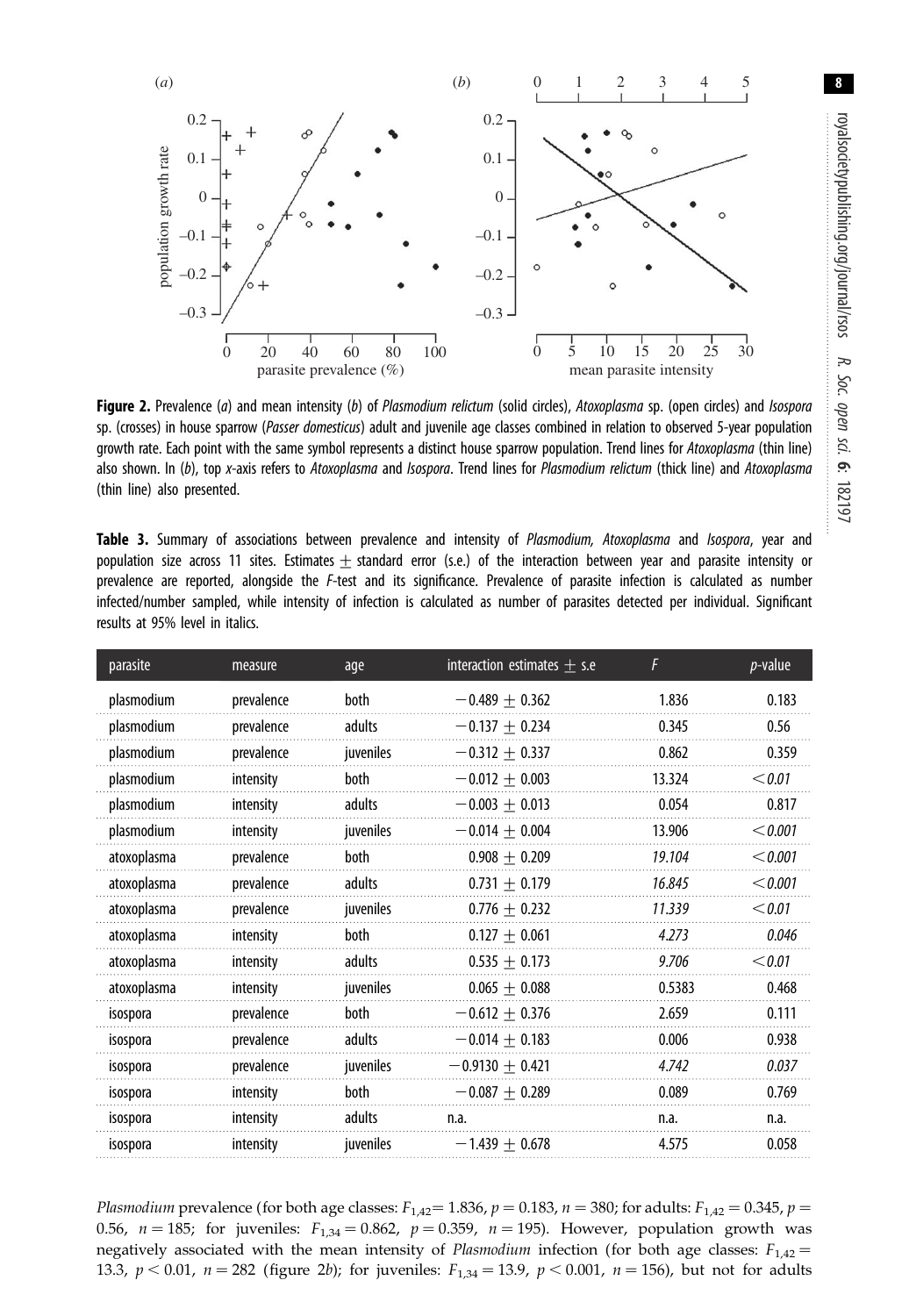Table 4. Testing for linear relationships between individual house sparrow survival and the intensity of Plasmodium relictum infection. The table presents candidate models of mark-resighting data parametrized in terms of apparent survival (phi) and resighting probability (p) and ranked by AICc. Models allow for effects of sparrow age, year and site, as well as Plasmodium intensity (Plasm). The table includes the model definition, the number of parameters in the model (K), the difference between the AICc of the model in question and the best model (delta AICc), the AICc weight and the (age-specific) parameter estimates (logit scale Beta  $\pm$  s.e.) for any relationships involving Plasmodium.

| model                              | K | $\Delta$ AlCc | AICc weights | age      | beta                          |
|------------------------------------|---|---------------|--------------|----------|-------------------------------|
| Phi(Plasm)p(.)                     | 3 | 0.000         | 0.262        | n.a.     | $-0.012 + 0.005^{\circ}$      |
| Phi(age $\times$ Plasm)p(.)        | 4 | 0.424         | 0.212        | iuvenile | $-0.011 + 0.005^{\circ}$      |
|                                    | 4 | 0.424         | 0.212        | adult    | $-0.027 + 0.013^{\circ}$      |
| $Phi +$ Phi(age + Plasm)p(.)       | 4 | 0.895         | 0.167        | hoth     | $-0.013 + 0.005$ <sup>a</sup> |
| $Phi + year + $ Plasm $p(.)$       |   | 2.660         | 0.069        | hoth     | $-0.014 + 0.005$ <sup>a</sup> |
| Phi(.)p(.)                         |   | 3.036         | 0.057        | both     | n.a.                          |
| Phi(age + year + Plasm + site)p(.) | 9 | 3.538         | 0.045        | hoth     | $-0.019 + 0.007$ <sup>d</sup> |
| $Phi +$ Plasm $+$ site)p(.)        | 8 | 3.915         | 0.037        | hoth     | $-0.017 + 0.007$ <sup>a</sup> |

<sup>a</sup>Significant result based on confidence intervals. Plasm  $=$  *Plasmodium relictum*. K  $=$  number of parameters; Phi  $=$  survival;  $p =$  recapture rate.

alone ( $F_{1,42} = 0.05$ ,  $p = 0.82$ , [table 3](#page-7-0),  $n = 126$ ). Population growth was positively related to the prevalence (for both age classes:  $F_{1,42} = 19.1$ ,  $p < 0.001$ ,  $n = 376$  ([figure 2](#page-7-0)a); for adults:  $F_{1,42} = 16.8$ ,  $p < 0.001$ ,  $n =$ 182; and for juveniles:  $F_{1,34} = 11.3$ ,  $p < 0.01$ ,  $n = 194$ ) and intensity (for both age classes:  $F_{1,42} = 4.273$ ,  $p = 0.045$ ,  $n = 113$ ) of Atoxoplasma infection [\(figure 2](#page-7-0)b), the latter being significant for adults ( $F_{1,38} =$ 9.71,  $p < 0.01$ ,  $n = 51$ ), but not juveniles  $(F_{1,34} = 0.54, p = 0.468, n = 62)$ . There was no relationship between population growth and the intensity of *Isospora* infection ( $F_{1,14} = 0.089$ ,  $p = 0.769$ ,  $n = 76$ ), but population growth was negatively related to *Isospora* prevalence among juveniles ( $F_{1,34} = 4.74$ ,  $p = 0.036$ ,  $n = 48$ ), but not adults ( $F_{1,42} = 0.006$ ,  $p = 0.938$ ,  $n = 28$ ; [table 3\)](#page-7-0).

#### 3.4. Effect of parasite infection intensity on individual host survival

The intensity of Plasmodium infection was included in six of the seven most parsimonious survival models (which together accounted for 79% of total AICc weights), while age was included in five of the seven models (electronic supplementary material, table S4). In all six models, sparrow survival was negatively related to the intensity of Plasmodium infection. This negative relationship was statistically significant for both adult and juvenile sparrows, although intensity of infection in adults was lower than in juveniles [\(figure 3](#page-9-0) and table 4).

Two of the six best models included Atoxoplasma infection intensity as a survival covariate but these received relatively low support (18% of total AICc weights, electronic supplementary material, table S5); the relationship between intensity of infection and survival was not significant in either model ( $\beta$  = 0.034  $\pm$  0.115 s.e. and  $\beta$  = 0.035  $\pm$  0.114 s.e.).

## 3.5. Impact of  $NO<sub>2</sub>$  pollution on house sparrow population growth, parasite prevalence and infection intensity

No significant relationship was determined between sparrow population growth rate and the environmental concentration of NO<sub>2</sub> (electronic supplementary material, table S6). Also, none of the relationships between environmental  $NO<sub>2</sub>$  concentration and parasite prevalence or infection intensity were significant, with the exception of a negative relationship with *Isospora* prevalence [\(table 5\)](#page-9-0).

# 4. Discussion

Knowledge of parasite prevalence and intensity can provide important insights into the dynamics of host –parasite interactions [[45\]](#page-13-0). We examined relationships between a variety of microparasite infections and the demography of suburban sparrows. We found low prevalences of gastro-enteric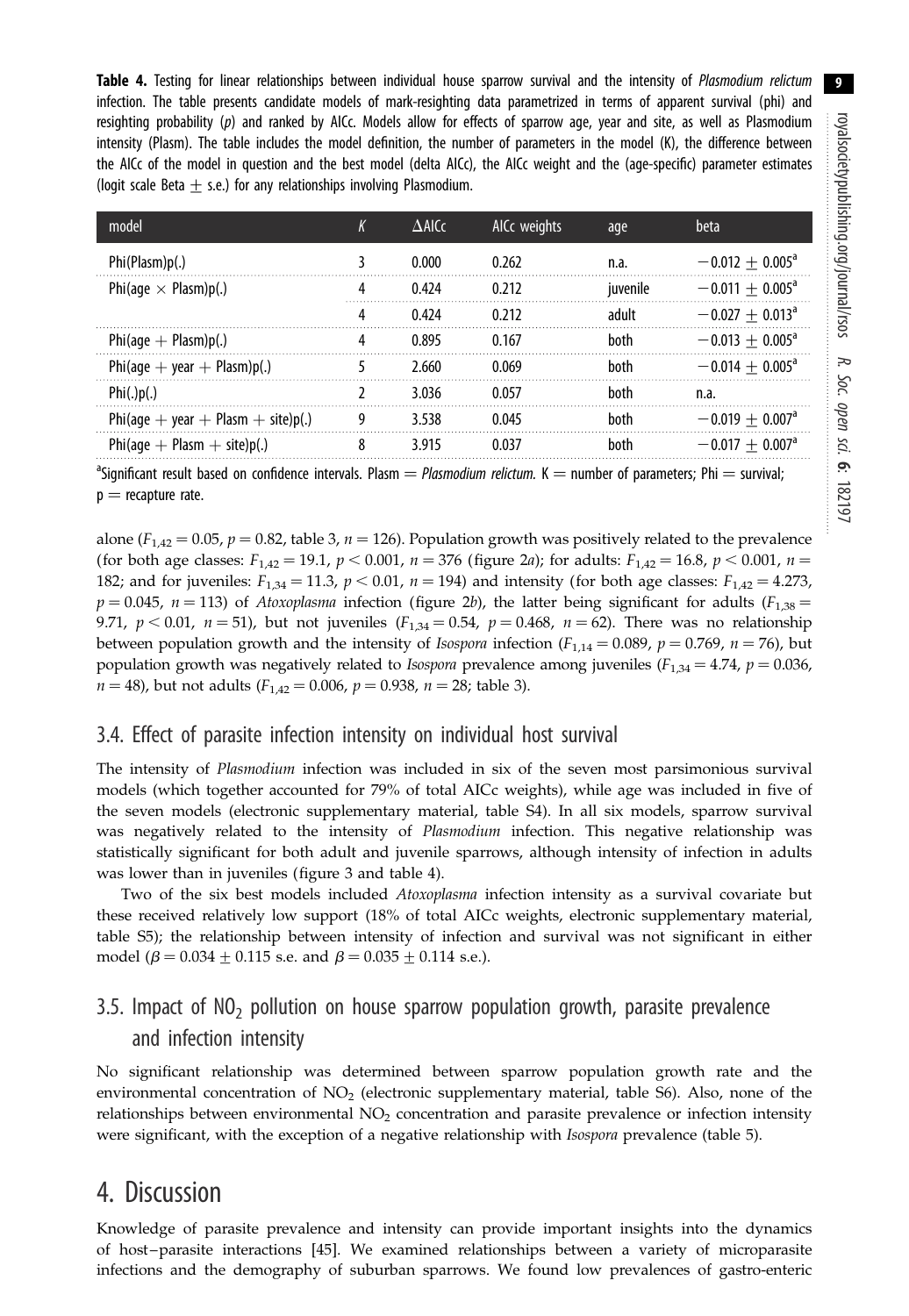<span id="page-9-0"></span>

Figure 3. Relationship between intensity of Plasmodium relictum infection and monthly survival of  $(a)$  juvenile and  $(b)$  adult house sparrows (Passer domesticus), illustrating the age  $\times$  plasmodium survival model with independent slopes (Model 2 electronic supplementary material, table S4). Ticks on the x-axis indicate infection intensity per individual sparrow.

| parasite    | measure    | age         | estimate           | t        | <i>p</i> -value |
|-------------|------------|-------------|--------------------|----------|-----------------|
| plasmodium  | prevalence | both        | $0.035 + 0.041$    | 0.881    | 0.378           |
| plasmodium  | prevalence | adults      | $0.067 + 0.05$     | 1.339    | 0.181           |
| plasmodium  | prevalence | juveniles   | $-0.024 + 0.067$   | $-0.362$ | 0.718           |
| plasmodium  | intensity  | <b>both</b> | $0.002 + 0.005$    | 0.391    | 0.705           |
| plasmodium  | intensity  | adults      | $0.002 + 0.014$    | 0.118    | 0.909           |
| plasmodium  | intensity  | juveniles   | $0.005 \pm 0.011$  | 0.423    | 0.685           |
| atoxoplasma | prevalence | both        | $0.041 + 0.037$    | 1.113    | 0.266           |
| atoxoplasma | prevalence | adults      | $0.093 + 0.048$    | 1.923    | 0.055           |
| atoxoplasma | prevalence | juveniles   | $-0.032 + 0.059$   | $-0.542$ | 0.588           |
| atoxoplasma | intensity  | <b>both</b> | $0.002 + 0.014$    | 0.118    | 0.909           |
| atoxoplasma | intensity  | adults      | $0.007 + 0.013$    | 0.591    | 0.571           |
| atoxoplasma | intensity  | juveniles   | $-0.072 + 0.043$   | $-1.676$ | 0.138           |
| isospora    | prevalence | both        | $-0.215 + 0.102$   | $-2.109$ | 0.035           |
| isospora    | prevalence | adults      | $-0.334 + 0.223$   | $-1.497$ | 0.134           |
| isospora    | prevalence | juveniles   | $-0.203 \pm 0.127$ | $-1.599$ | 0.110           |
| isospora    | intensity  | both        | $-0.116 + 0.144$   | $-0.802$ | 0.507           |
| isospora    | intensity  | adults      | n.a.               | n.a.     | n.a.            |
| isospora    | intensity  | juveniles   | $0.044 + 0.117$    | 0.375    | 0.772           |

Table 5. Summary of the results on the association between environmental concentrations of  $NO<sub>2</sub>$  and prevalence and infection intensity of Plasmodium, Atoxoplasma and Isospora at the 11 study sites. Parasite infection prevalence was calculated as the number infected/number sampled house sparrows, while the intensity of infection was calculated as the number of parasites detected per individual host. Significant results at 95% level in italics.

helminths and bacterial pathogens but moderate to high prevalences of three protozoan parasites (Isospora, Atoxoplasma and Plasmodium). The prevalence of Plasmodium infection (50 –100%), detected using light microscopy, was higher than has previously been reported for any species of free-living wild bird in Northern Europe [[46](#page-13-0)–[49\]](#page-13-0).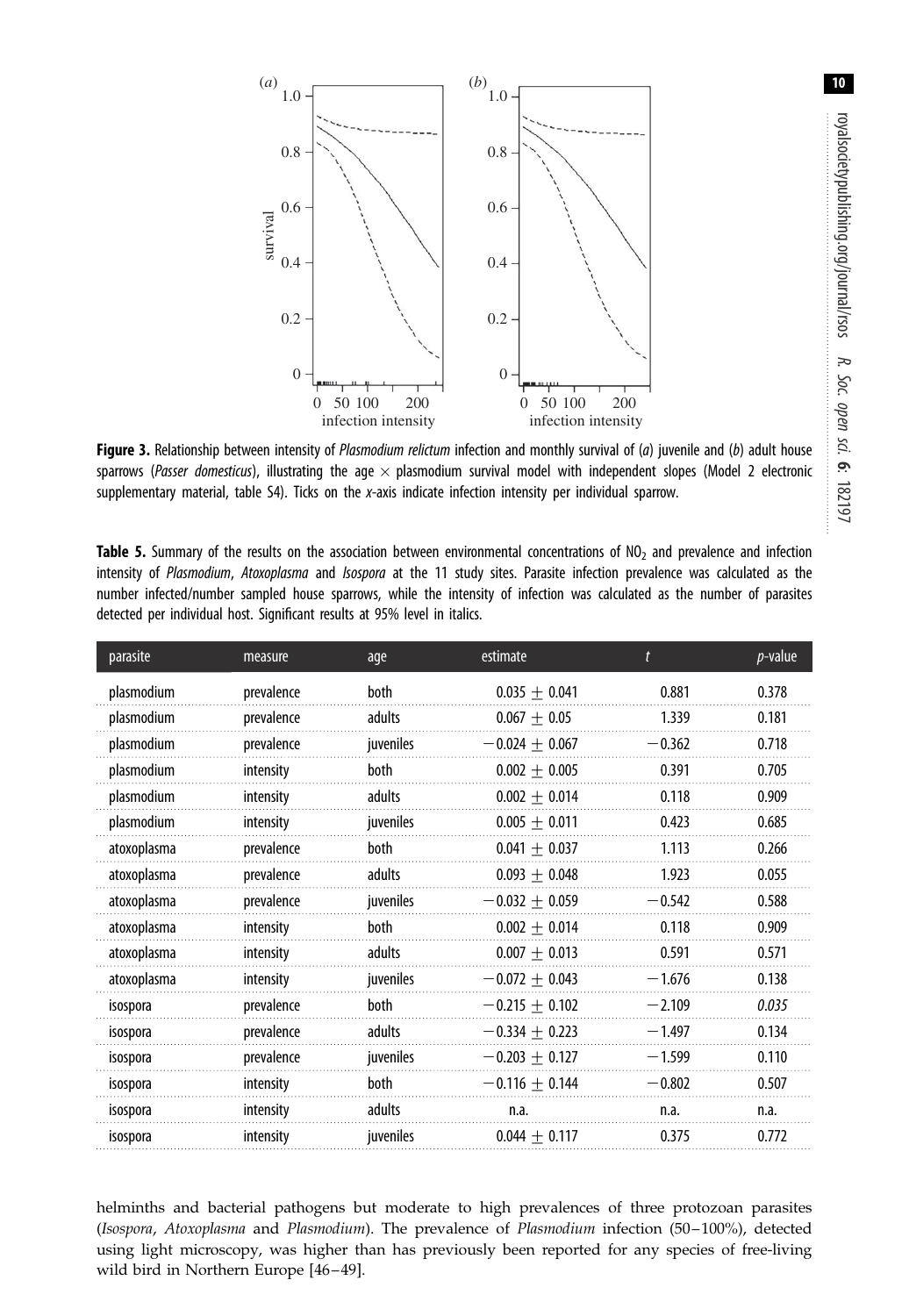We did not find a consistent or strong relationship between prevalence or intensity of infection with Isospora and population growth rate; sparrows with Isospora infection were detected only at four sites. Only one individual was positive for both *Isospora* and *Atoxoplasma*, which suggests that, in our study populations, the two infections were distinct.

Although we found high prevalences of *Plasmodium* in our study populations, there was no association between prevalence and local sparrow population growth. Infection intensity, however, was significantly higher in juveniles (although not in adults) in declining populations. Higher levels of infection intensity among juvenile sparrows has been documented before in France (e.g. [\[50](#page-13-0)]) but this is the first time that higher infection intensity has been reported to be related to lower population growth. Furthermore, Plasmodium infection intensity was a negative predictor of individual overwinter survival of both adult and juvenile sparrows. This association is likely to be conservative as some sparrows with intense infections may have died before we were able to capture them. Demographic studies in London indicate that sparrow population declines are associated with reduced recruitment of juveniles, probably linked to lower overwinter survival [\[19](#page-12-0)]. At the UK scale, demographic data also highlight low juvenile survival as a candidate demographic driver of the wider population decline [\[20](#page-12-0)]. Our findings are consistent with high intensities of Plasmodium infection reducing overwinter survival (of adults and juveniles) and the recruitment of first-time breeders, leading to colony declines. Because sparrows have low natal and breeding dispersal [\[25,27\]](#page-12-0), reduced overwinter survival is unlikely to be buffered by immigration. Our findings, therefore, implicate Plasmodium infection as a factor linked to low survival and population declines among suburban sparrows in London.

Sequenced amplicons from randomly chosen samples of blood from our study were all identified as being from P. relictum SGS1 or P. relictum GRW11. These are globally widespread, generalist lineages and are likely to have been native to the UK (and to the sparrow) long before the onset of population declines [\[51](#page-13-0)], so why might this parasite now be affecting the demography of urban sparrows in the UK? Since we show that intensity of infection, rather than simply infection *per se*, is associated with reduced survival and population decline, if Plasmodium has caused the recent population decline, we would expect that the average intensity of infection has risen. Such an increase in intensity of infection could potentially be caused by (1) a change in the host's ability to control infection, as might occur if sparrows were immunosuppressed, (2) a change in the virulence of the parasite or (3) a change in the infection dynamics of the host –parasite system.

Host immunosuppression can be caused by viral or other infections, toxins, malnutrition or stress [\[52](#page-13-0),[53\]](#page-13-0). Bichet et al. [[22\]](#page-12-0) found an association between trace metals and the prevalence of Plasmodium in house sparrows and suggested that pollution might compromise the host immune system. In the current study, however, only infection intensity of Plasmodium (and not Atoxoplasma) was associated with reduced survival and, while other parasites were detected, there was no indication that their prevalence or intensity was related to host survival or local population trend (with the possible exception of Isospora, but see discussion above). A small body of evidence has recently shown that co-infection with parasites does not always have negative additive effects. Despite some evidence that co-infection can reduce the intensity of Plasmodium infections in primates [\[54,55](#page-13-0)], the absence of other parasites impacting sparrow demographics suggests immunosuppression was not a factor in the sparrows we studied.

If a change in parasite virulence, perhaps through genetic mutation or introduction of a hypervirulent lineage, had occurred, we would have expected to find a single strain of Plasmodium at the declining sites and this strain to be absent from stable or increasing sparrow populations. Instead, we found two separate Plasmodium lineages infecting sparrows at both declining and non-declining sites, although not enough samples were sequenced to test for an association between any particular lineage and individual host survival or demographic trend.

Increased infection intensity could also arise from a change in infection dynamics, for example, through increased exposure of the host to the parasite via a higher abundance of, or a higher efficiency of parasite inoculation by, infected mosquitoes. The former is likely to be driven by local environmental conditions (e.g. warm and wet conditions favouring mosquito reproduction and development) but we have no data on vector abundance at our study sites. It has been hypothesized that Plasmodium prevalence will increase across Northern Europe due to climate warming [\[46](#page-13-0)], and that climate change will influence avian malaria infection rates through increased parasite and vector abundance and altered mosquito distributions [\[56](#page-13-0)]. The role of the initial infection dose in the subsequent intensity of infection, however, is unclear. Some authors have reported that Plasmodium infection intensity is unrelated to the inoculation dose in sparrows, European starlings (Sturnus vulgaris) [[57\]](#page-13-0) or domestic chickens (Gallus gallus domesticus) [[58\]](#page-13-0). However, using infected mosquitoes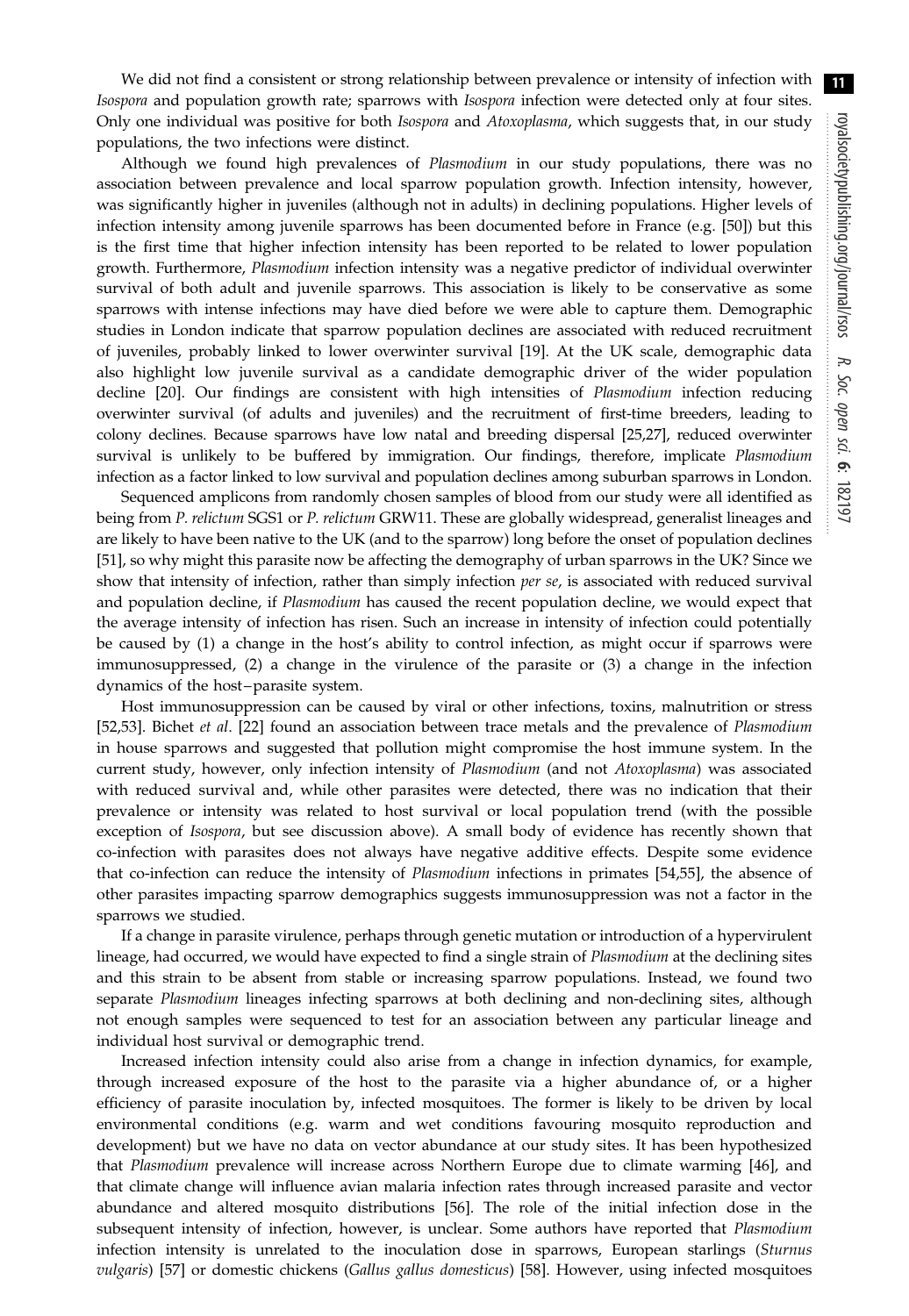rather than direct inoculation as the vector of the malarian parasite in their experiment, Atkinson et al. [\[6\]](#page-12-0) found an association between the intensity of infection between day 8 and day 20 post infection with the infection dose in i'iwi (Vestiaria coccinea), especially if bitten by multiple infected mosquitoes. As resistance to Plasmodium has been found to have a genetic basis in sparrows [\[47](#page-13-0)], increased intensities of infection might have a greater fitness impact on populations where exposure rates were historically lower.

As air pollution has been suggested as a possible factor in the decline of the London sparrow population [\[15,17](#page-12-0)], we tested for associations between local  $NO<sub>2</sub>$  concentrations and our measures of parasite infection. We found no significant relationship between the level of local  $NO<sub>2</sub>$  air pollution and population growth rate (electronic supplementary material, table S6), or with prevalence or intensity of Plasmodium or Atoxoplasma infection [\(table 5\)](#page-9-0). There was a negative relationship with the prevalence of Isospora, which was lower in more polluted areas ([table 5\)](#page-9-0), a result which is difficult to interpret ecologically.

Sparrow populations are highly spatially structured with limited dispersal between sub-populations, especially after the initial post-fledging period [[25,](#page-12-0)[59](#page-13-0)], and urban/suburban populations have been shown to be less genetically diverse than rural ones [\[60](#page-13-0)]. Thus, local population extinctions might not be balanced by recolonization events, especially when neighbouring populations are declining. Although we were unable to test whether dispersal rates in our populations had changed, the mean distance from ringing location of house sparrows ringed in the UK and subsequently found dead elsewhere, a measure of dispersal distance, decreased between 1970 (15.0 km  $\pm$  1.4, mean  $\pm$  1 s.e.) and 2010 (2.5 km  $\pm$  0.6,  $t_1$  = -5.83,  $p$  < 0.001; British Trust for Ornithology, 2018, unpublished data). Therefore, even mainland populations of widespread sedentary species may become isolated and suffer from an island effect. Low dispersal could help facilitate a parasite-driven decline through a combination of low recruitment and genetic bottlenecks reducing resistance to disease (such as avian malaria). It has been shown in the wild that inbred individuals are more susceptible to parasites [\[61](#page-13-0)], and that in house sparrows there can be population-specific variations in MHC alleles associated with the risk of infection with P. relictum [[62\]](#page-13-0). Inbreeding coefficient has been associated with a high level of homozygosity in sparrows [[63\]](#page-13-0), therefore individuals with lower heterozygosity may be less able to mount an effective immune response [\[64](#page-13-0)].

## 5. Conclusion

The underlying causes of house sparrow population declines remain unknown. Here, we show that in declining sparrow populations across suburban London, sparrows have a higher intensity of Plasmodium infection than those in non-declining populations, and that the intensity of that infection is associated with reduced overwinter survival of both juveniles and adults. Why this is occurring is unclear, but changes in host-parasite infection dynamics, possibly resulting from climatic warming and/or changes in vector distributions, could underlie this. Post-juvenile dispersal distance may have decreased over recent years reducing the ability for recruitment losses to be recouped through immigration and this could be exacerbating the population impacts of the Plasmodium-mediated mortality we observed. The extent of the impact of infectious disease on biodiversity has only recently been appreciated [\[2,](#page-12-0)[65\]](#page-13-0), but is hampered by a lack of baseline data. Improved surveillance, knowledge and understanding of perturbations to host-parasite systems is critical for effective conservation management [\[66](#page-13-0)]. We suggest that infectious diseases should be considered when evaluating potential causes of population decline, including of widespread and common species.

Ethics. This research project was approved by the Zoological Society of London's Ethics Committee (WLE447). Blood sampling was conducted under a Home Office license.

Data accessibility. The datasets and codes supporting this article have been uploaded as part of the electronic supplementary material.

Authors' contributions. A.A.C. conceived the study. A.A.C., M.B., D.D. and W.P. formulated the ideas. D.D. performed fieldwork. D.D. and A.C. performed laboratory work. D.D., R.A.R. and J.M.R. analysed and modelled the data. D.D. wrote the first draft of the manuscript, and all authors contributed to revisions.

Competing interests. We declare we have no competing interests.

Funding. This study was funded by NERC and the Royal Society for the Protection of Birds. A.A.C. was supported by a Royal Society Wolfson research merit award.

Acknowledgements. We thank Shaheed MacGregor, Shinto John, Sreejith Radhakrishnan, Chris Orsman, William Haines, Nancy Ockendon, John Mallord, Michael Clarkson, Alison Johnston and Mike Hart for technical assistance, Loris Dadam for comments on an earlier version of the manuscript, the Laboratory of Enteric Pathogens, Public Health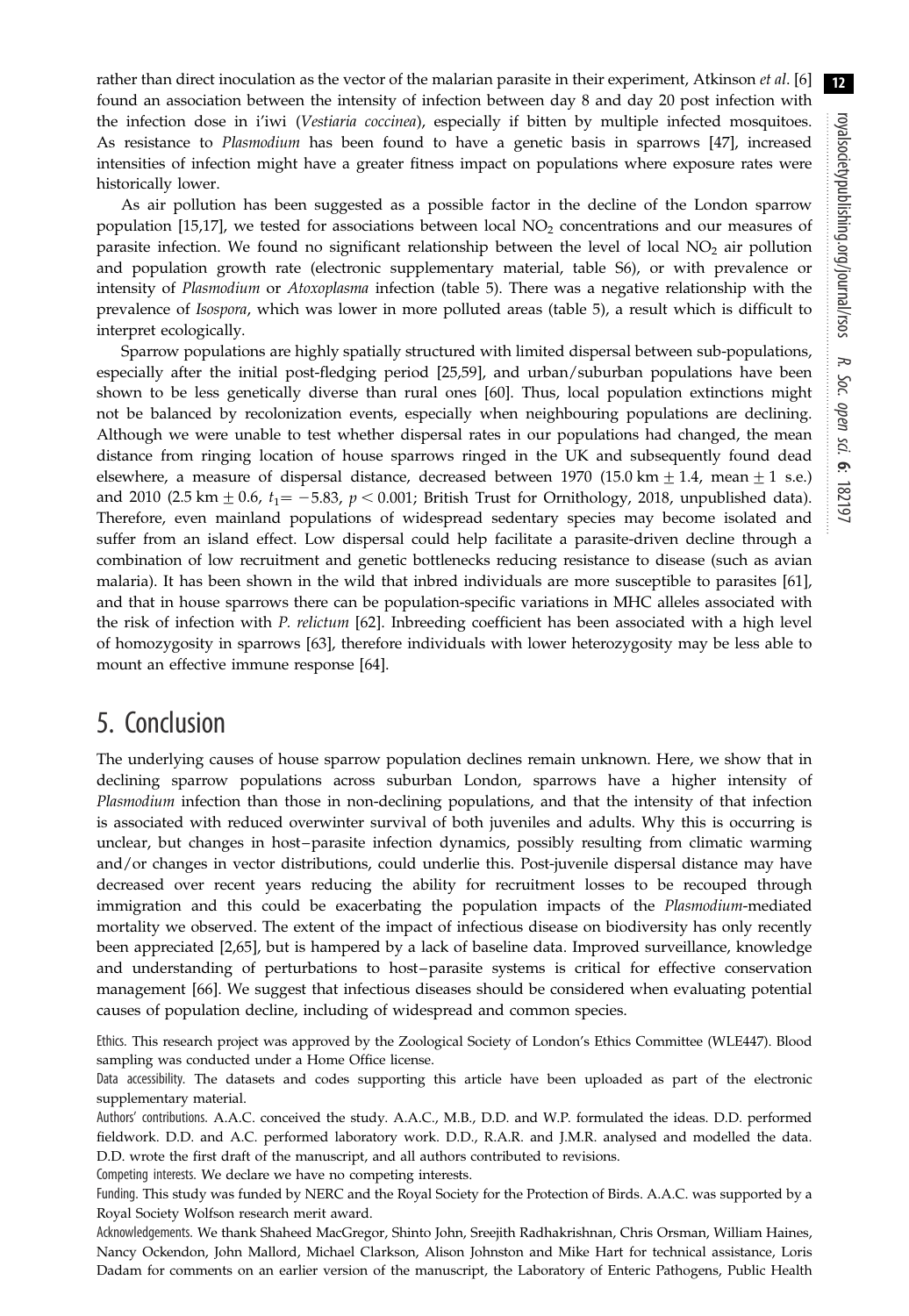13

<span id="page-12-0"></span>England for confirmatory tests on suspected Salmonella sp. isolates, and all the householders who permitted access to their gardens to count and sample sparrows. We thank also the three anonymous referees for their comments on the manuscript.

# References

- 1. Anderson MR, May RM. 1979 Population biology of infectious diseases: Part I. Nature 280, 361– 367. [\(doi:10.1038/280361a0\)](http://dx.doi.org/10.1038/280361a0)
- 2. Daszak P, Cunningham AA, Hyatt AD. 2000 Emerging infectious diseases of wildlife: threats to biodiversity and human health. Science 287, 443– 449. ([doi:10.1126/science.287.5452.443](http://dx.doi.org/10.1126/science.287.5452.443))
- 3. Johnson PT, Ostfeld RS, Keesing F. 2015 Frontiers in research on biodiversity and disease. Ecol. Lett. 18, 1119 – 1133. ([doi:10.1111/ele.](http://dx.doi.org/10.1111/ele.12479) [12479](http://dx.doi.org/10.1111/ele.12479))
- 4. Daszak P, Cunningham AA, Hyatt AD. 2001 Anthropogenic environmental change and the emergence of infectious diseases in wildlife. Acta Trop. 78, 103-116. [\(doi:10.1016/S0001-](http://dx.doi.org/10.1016/S0001-706X(00)00179-0) [706X\(00\)00179-0\)](http://dx.doi.org/10.1016/S0001-706X(00)00179-0)
- 5. Aguirre AA, Tabor GM. 2008 Global factors driving emerging infectious diseases. Ann. NY Acad. Sci. 1149, 1-3. ([doi:10.1196/annals.](http://dx.doi.org/10.1196/annals.1428.052) [1428.052](http://dx.doi.org/10.1196/annals.1428.052))
- 6. Atkinson CT, Woods KL, Dusek RJ, Sileo LS, Iko WM. 1995 Wildlife disease and conservation in Hawaii: pathogenicity of avian malaria (Plasmodium relictum) in experimentallyinfected iiwi (Vestiaria coccinea). Parasitology 111, S59 – S69. ([doi:10.1017/](http://dx.doi.org/10.1017/S003118200007582X) [S003118200007582X\)](http://dx.doi.org/10.1017/S003118200007582X)
- 7. Hochachka WM, Dhondt AA. 2000 Densitydependent decline of host abundance resulting from a new infectious disease. Proc. Natl Acad. Sci. USA **97**, 5303-5306. [\(doi:10.1073/pnas.](http://dx.doi.org/10.1073/pnas.080551197) [080551197](http://dx.doi.org/10.1073/pnas.080551197))
- 8. LaDeau SL, Kilpatrick AM, Marra PP. 2007 West Nile virus emergence and large-scale declines of North American bird populations. Nature 447, 710– 714. ([doi:10.1038/nature05829\)](http://dx.doi.org/10.1038/nature05829)
- 9. Lawson B, Robinson RA, Colvile KM, Peck KM, Chantrey J, Pennycott TW, Simpson VR, Toms MP, Cunningham AA. 2012 The emergence and spread of finch trichomonosis in the British Isles. Phil. Trans. R. Soc. B 367, 2852 – 2863. ([doi:10.1098/rstb.2012.0130\)](http://dx.doi.org/10.1098/rstb.2012.0130)
- 10. Robinson RA, Siriwardena GM, Crick HQ.P. 2005 Size and trends of the house sparrow Passer domesticus population in Great Britain. Ibis 147, 552– 562. ([doi:10.1111/j.1474-919x.2005.](http://dx.doi.org/10.1111/j.1474-919x.2005.00427.x) [00427.x](http://dx.doi.org/10.1111/j.1474-919x.2005.00427.x))
- 11. De Laet J, Summers-Smith JD, 2007. The status of the urban house sparrow Passer domesticus in north-western Europe: a review. J. Ornithol. 148, 275–278. [\(doi:10.1007/s10336-007-0154-0](http://dx.doi.org/10.1007/s10336-007-0154-0))
- 12. Girish C, Ajay K, Parmesh K. 2012 Population of House sparrow, Passer domesticus in different habitats of District Kurukshetra, Haryana. Nat. Sci. 10, 113– 122.
- 13. Lowther PE, Calvin LC. 2006 House sparrow (Passer domesticus). In The birds of North America online (ed. A Poole). Ithaca, NY: Cornell Lab of Ornithology. [\(http://bna.birds.cornell.](http://bna.birds.cornell.edu/bna/species/012/articles/introduction) [edu/bna/species/012/articles/introduction\)](http://bna.birds.cornell.edu/bna/species/012/articles/introduction)
- 14. Bell CP, Baker SW, Parkes NG, Brook MD, Chamberlain DE. 2010 The role of the Eurasian Sparrowhawk (Accipiter nisus) in the decline of the house sparrow (Passer domesticus) in Britain. The Auk 127, 411– 420. [\(doi:10.1525/](http://dx.doi.org/10.1525/auk.2009.09108) [auk.2009.09108](http://dx.doi.org/10.1525/auk.2009.09108))
- 15. Peach WJ, Mallord JW, Ockendon N, Orsman CJ, Haines WG. 2018 Depleted suburban house sparrow Passer domesticus population not limited by food availability. Urban Ecosyst. 21, 1053 – 1065. [\(doi:10.1007/s11252-018-0784-4](http://dx.doi.org/10.1007/s11252-018-0784-4))
- 16. Beckerman AP, Boots M, Gaston K. 2007 Urban bird declines and the fear of cats. Anim. Conserv. 10, 320– 325. ([doi:10.1111/j.1469-](http://dx.doi.org/10.1111/j.1469-1795.2007.00115.x) [1795.2007.00115.x](http://dx.doi.org/10.1111/j.1469-1795.2007.00115.x))
- 17. Peach WJ, Vincent KE, Fowler JA, Grice PV. 2008 Reproductive success of house sparrows along an urban gradient. Anim. Conserv. 11, 493-503. ([doi:10.1111/j.1469-1795.2008.00209.x\)](http://dx.doi.org/10.1111/j.1469-1795.2008.00209.x)
- 18. Peach WJ, Mallord JW, Orsman CJ, Ockendon N, Haines WG. 2013 Testing assumptions of a supplementary feeding experiment aimed at suburban House Sparrows Passer domesticus. Bird Study 60, 308– 320. ([doi:10.1080/](http://dx.doi.org/10.1080/00063657.2013.809048) [00063657.2013.809048](http://dx.doi.org/10.1080/00063657.2013.809048))
- 19. Peach WJ, Mallord JW, Ockendon N, Orsman CJ, Haines WG. 2015 Invertebrate prey availability limits reproductive success but not breeding population size in suburban house sparrows. Ibis 157, 601 – 613. [\(doi:10.1111/ibi.12264](http://dx.doi.org/10.1111/ibi.12264))
- 20. Freeman SN, Crick HQP. 2002 Population dynamics of House Sparrows Passer domesticus breeding in Britain: an integrated analysis. In Investigation into the causes of the decline of starlings and house sparrows in Great Britain. BTO research report No 290 (eds HQP Crick, RA Robinson, GF Appleton, NA Clark, AD Rickard), pp. 193– 212. Bristol, UK: DEFRA.
- 21. Summers-Smith JD. 2007 Is unleaded petrol a factor in the decline of urban House Sparrow decline? Br. Birds 100, 558– 559.
- 22. Bichet C, Scheifler R, Coeurdassier M, Julliard R, Sorci G, Loiseau C. 2013 Urbanization, trace metal pollution, and malaria prevalence in the House Sparrow. PLoS ONE 8, e53866. ([doi:10.](http://dx.doi.org/10.1371/journal.pone.0053866) [1371/journal.pone.0053866](http://dx.doi.org/10.1371/journal.pone.0053866))
- 23. Newton I. 1998 Population limitation in birds. London, UK: Academic Press.
- 24. Harris SJ, Massimino D, Gillings S, Eaton MA, Noble DG, Balmer DE, Procter D, Pearce-Higgins JW. 2017 The breeding bird survey trends 2017 -London. See [www.bto.org/volunteer-surveys/](http://www.bto.org/volunteer-surveys/bbs/latest-results/population-trends) [bbs/latest-results/population-trends](http://www.bto.org/volunteer-surveys/bbs/latest-results/population-trends) (accessed 10 March 2019).
- 25. Paradis E, Baillie SR, Sutherland WJ, Gregory RD. 1998 Patterns of natal and breeding dispersal in birds. J. Anim. Ecol. 67, 518 – 536. ([doi:10.1046/](http://dx.doi.org/10.1046/j.1365-2656.1998.00215.x) [j.1365-2656.1998.00215.x](http://dx.doi.org/10.1046/j.1365-2656.1998.00215.x))
- 26. Fleischer RC, Lowther PE, Johnston RF. 1984 Natal dispersal in house sparrows: possible

causes and consequences. J. Field Ornithol. 55, 444– 456.

- 27. Anderson TR. 2006 Biology of the ubiquitous house sparrow  $-$  from genes to populations. Oxford, UK: Oxford University Press.
- 28. Svensson L. 1992 Identification guide to European passerines. Thetford, UK: British Trust for Ornithology.
- 29. Brawner III WR, Hill GE, and Sundermann CA. 2000 Effects of coccidial and mycoplasmal infections on carotenoid-based plumage pigmentation in male house finches. The Auk 117, 952– 963. ([doi:10.1642/0004-](http://dx.doi.org/10.1642/0004-8038(2000)117[0952:EOCAMI]2.0.CO;2) [8038\(2000\)117\[0952:EOCAMI\]2.0.CO;2\)](http://dx.doi.org/10.1642/0004-8038(2000)117[0952:EOCAMI]2.0.CO;2)
- 30. Dolnik O. 2006 The relative stability of chronic Isospora sylvinathina (Protozoa: Apicomplexa) infection in blackcaps (Sylvia atricapilla): evaluation of a simplified method of estimating isosporan infection intensity in passerine birds. Parasitol. Res. 100, 155– 160. [\(doi:10.1007/](http://dx.doi.org/10.1007/s00436-006-0253-5) [s00436-006-0253-5](http://dx.doi.org/10.1007/s00436-006-0253-5))
- 31. Filipiak L, Mathieu F, Moreau J. 2009 Caution on the assessment of intestinal parasitic load in studying parasite-mediated sexual selection: the case of Blackbirds coccidiosis. Int. J. Parasitol. 39, 741– 746. ([doi:10.1016/j.ijpara.2008.](http://dx.doi.org/10.1016/j.ijpara.2008.11.005) [11.005](http://dx.doi.org/10.1016/j.ijpara.2008.11.005))
- 32. Campbell TW, Ellis CE. 2007 Avian & exotic animal haematology and cytology, 3rd edn. Oxford, UK: Blackwell.
- 33. Valkiūnas G. 2005 Avian malaria parasites and other haemosporidia. New York, NY: CRC Press.
- 34. Barta JR, Schrenzel MD, Carreno R, and Rideout BA. 2005 The genus Atoxoplasma (Garnham 1950) as a junior objective synonym of the genus Isospora (Schneider 1881) species infecting birds and resurrection of Cystoispora (Frankel 1977) as the correct genus for Isospora infecting mammals. J. Parasitol. 91, 726– 727. [\(doi:10.1645/GE-3341.1\)](http://dx.doi.org/10.1645/GE-3341.1)
- 35. Qiagen. 2006 DNeasyblood & tissue handbook. Qiagen. See [www.qiagen.com/fr/resources/](http://www.qiagen.com/fr/resources/resourcedetail?id=6b09dfb8–6319-464d-996c-79e8c7045a50&lang=en) [resourcedetail?id=6b09dfb8 – 6319-464d-996c-](http://www.qiagen.com/fr/resources/resourcedetail?id=6b09dfb8–6319-464d-996c-79e8c7045a50&lang=en)[79e8c7045a50&lang=en](http://www.qiagen.com/fr/resources/resourcedetail?id=6b09dfb8–6319-464d-996c-79e8c7045a50&lang=en).
- 36. Cosgrove CL, Wood MJ, Day KP, Sheldon BC. 2008 Seasonal variation in Plasmodium prevalence in a population of blue tits Cyanistes caeruleus. J. Anim. Ecol. 77, 540-548. [\(doi:10.](http://dx.doi.org/10.1111/j.1365-2656.2008.01370.x) [1111/j.1365-2656.2008.01370.x](http://dx.doi.org/10.1111/j.1365-2656.2008.01370.x))
- 37. Tamura K, Peterson D, Peterson N, Stecher G, Nei M, Kumar S. 2011 MEGA5: molecular evolutionary genetics analysis using maximum likelihood, evolutionary distance, and maximum parsimony methods. Mol. Biol. Evol. 28, 2731 – 2739. [\(doi:10.1093/molbev/msr121](http://dx.doi.org/10.1093/molbev/msr121))
- 38. Bensch S, Hellgren O, Perez-Tris J. 2009 MalAvi: a public database of malaria parasites and related hameosporidians in avian hosts based on mitochondrial cytochrome b lineages. Mol.